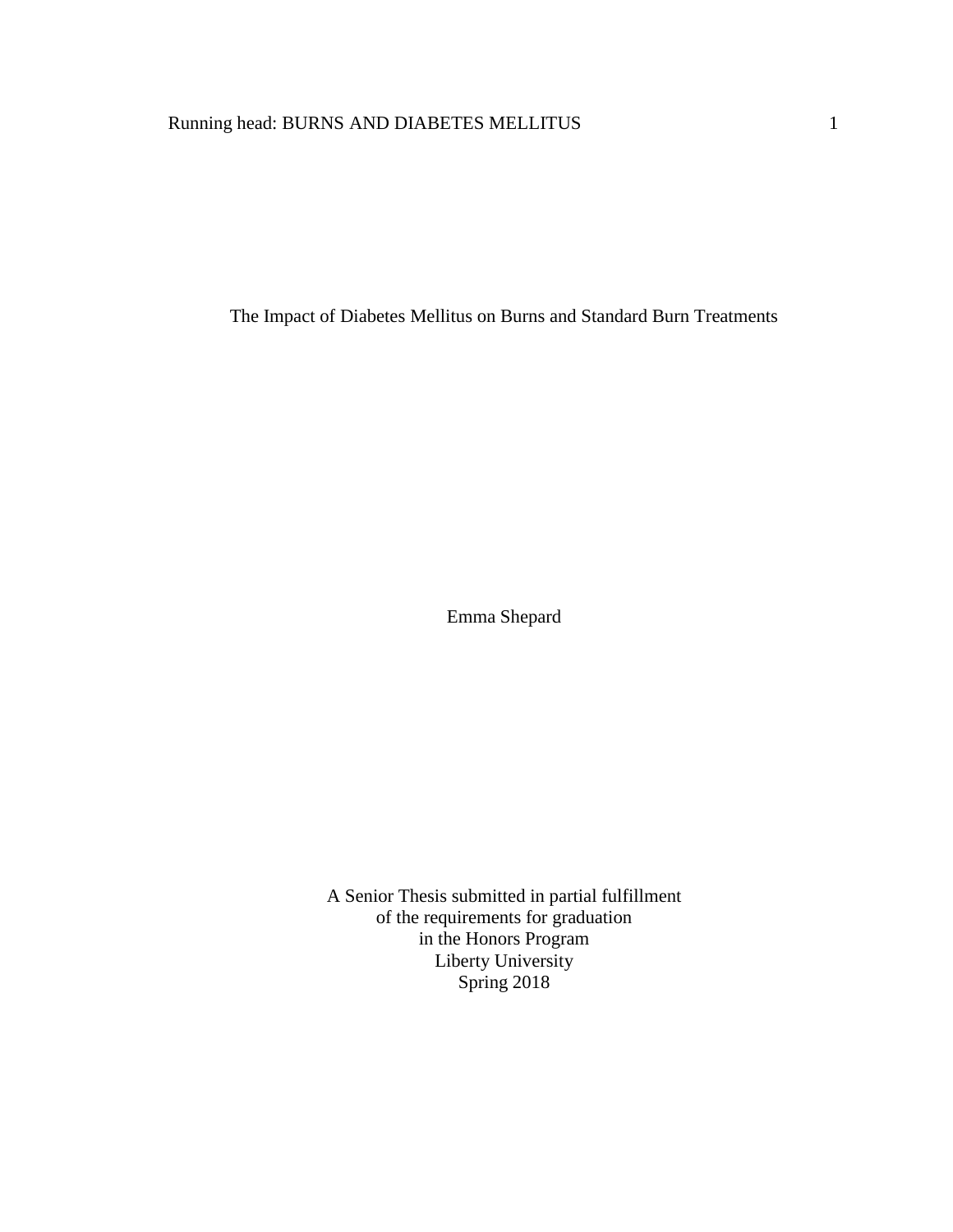Acceptance of Senior Honors Thesis

This Senior Honors Thesis is accepted in partial fulfillment of the requirements for graduation from the Honors Program of Liberty University.

> Jerry Harvey, Ed.D., M.S.N., R.N. Thesis Chair

\_\_\_\_\_\_\_\_\_\_\_\_\_\_\_\_\_\_\_\_\_\_\_\_\_\_\_\_\_\_

Mary Lynn Clarke, Ed.D., M.S.N., R.N., C.C.R.N. Committee Member

\_\_\_\_\_\_\_\_\_\_\_\_\_\_\_\_\_\_\_\_\_\_\_\_\_\_\_\_\_\_

Brianne Friberg, Ph.D. Committee Member

\_\_\_\_\_\_\_\_\_\_\_\_\_\_\_\_\_\_\_\_\_\_\_\_\_\_\_\_\_\_

Cindy Goodrich, Ed.D., M.S.N., R.N., C.N.E. Assistant Honors Director

\_\_\_\_\_\_\_\_\_\_\_\_\_\_\_\_\_\_\_\_\_\_\_\_\_\_\_\_\_\_

\_\_\_\_\_\_\_\_\_\_\_\_\_\_\_\_\_\_\_\_\_\_\_\_\_\_\_\_\_\_ Date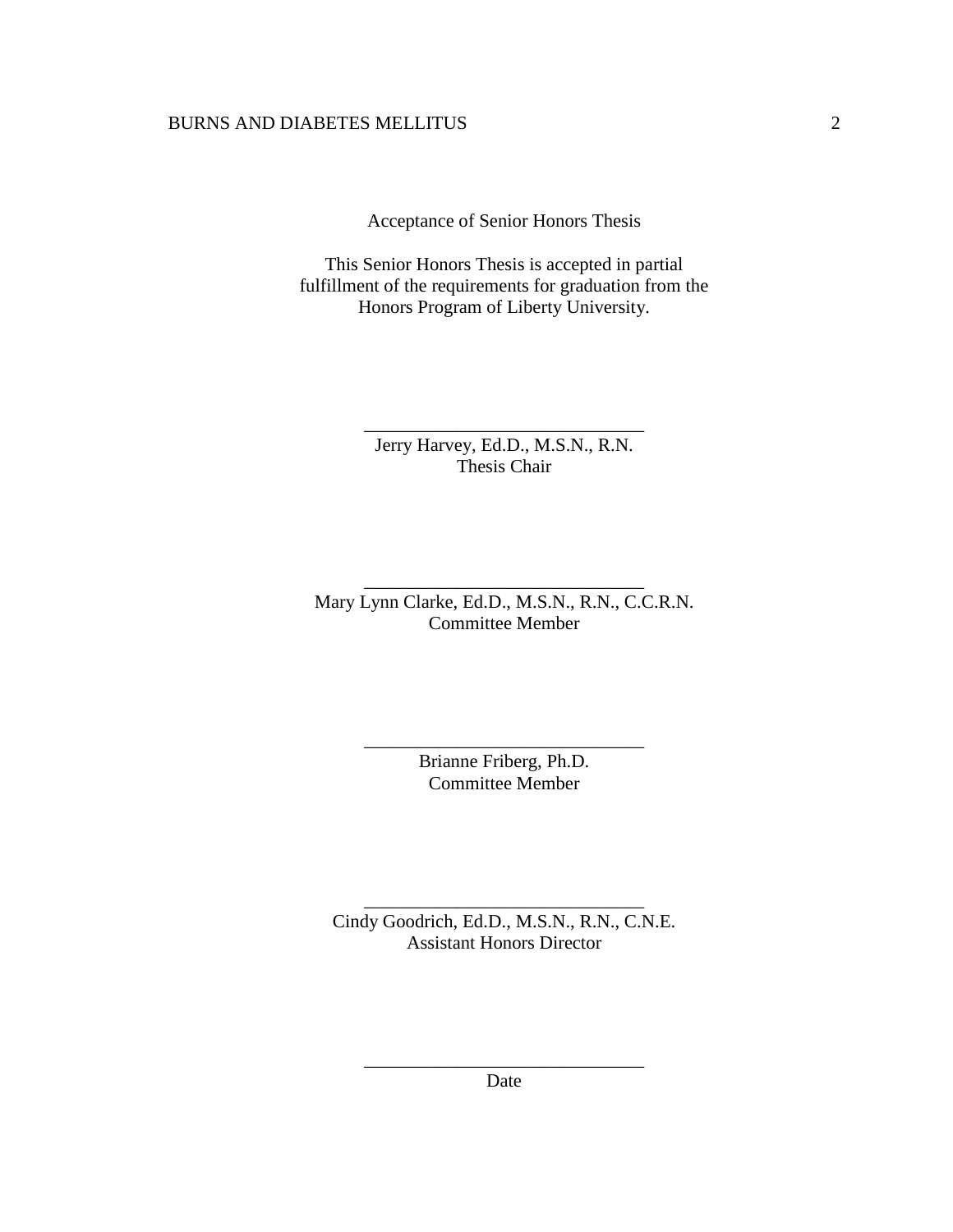### Abstract

Burns are complex injuries that trigger the stress response and result in increased blood glucose. Diabetes mellitus, an endocrine disorder with abnormal glucose regulation, can significantly alter the risk for burns and the treatment of burns. Pre-existing diabetes mellitus complicates burn treatments and healing ability. Diabetes mellitus may also develop directly from an unregulated stress response to the burn. The consideration of diabetes mellitus affects wound care, medications, and nutrition for burn patients. As patient advocates, nurses are responsible for caring for burn patients with awareness of endocrine complications. This paper provides a detailed overview of the pathophysiology, complications, and treatments of burns in relation to the adult population with diabetes mellitus to provide evidence-based care to critically ill patients.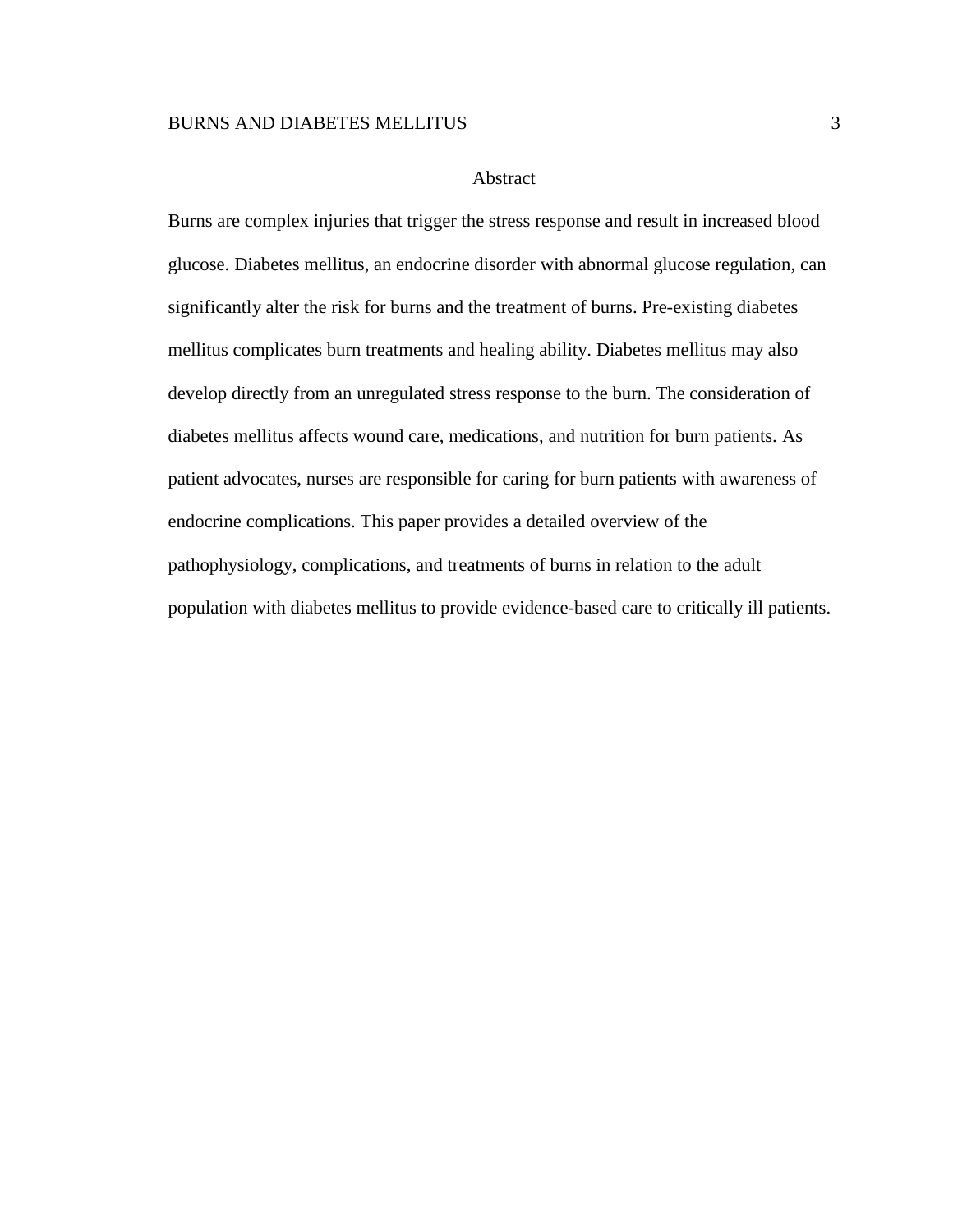# Burns and Diabetes Mellitus

The treatment of burn injuries in patients with the comorbidity of diabetes mellitus creates a difficult case for healthcare professionals, specifically nurses. The two conditions may cause one another or occur simultaneously and require attentive care. Individuals who are otherwise healthy and suffer from a traumatic burn may develop stress-induced hyperglycemia and subsequent diabetes mellitus due to endocrine complications from their injury (Mecott, Al-Mousawi, Gauglitz, Herndon, & Jeschke, 2010). Meanwhile, individuals with pre-existing diabetes mellitus are at a higher risk for burn injuries and complications during the wound healing process (Lazear, 2014). Despite numerous variations in the development of burns and diabetes mellitus together, the combination requires exceptional nursing care to control and prevent complications. In addition, current burn treatments should be adapted to prevent diabetes mellitus, control blood glucose, and promote healing. The purpose of this paper is to discuss the pathophysiology of burns and diabetes mellitus, complications of the combination, and appropriate treatments in relation to evidence-based practice of nurses.

#### **Burns**

Burns are diverse injuries that significantly vary in location, size, depth, and severity. As a result, each patient requires a unique treatment plan that incorporates the characteristics of his or her wound with his or her past history and comorbidities. The pathophysiology of burns and the body's stress response identifies areas that require more attention with a past history or acute development of diabetes mellitus, including blood glucose control and infection prevention.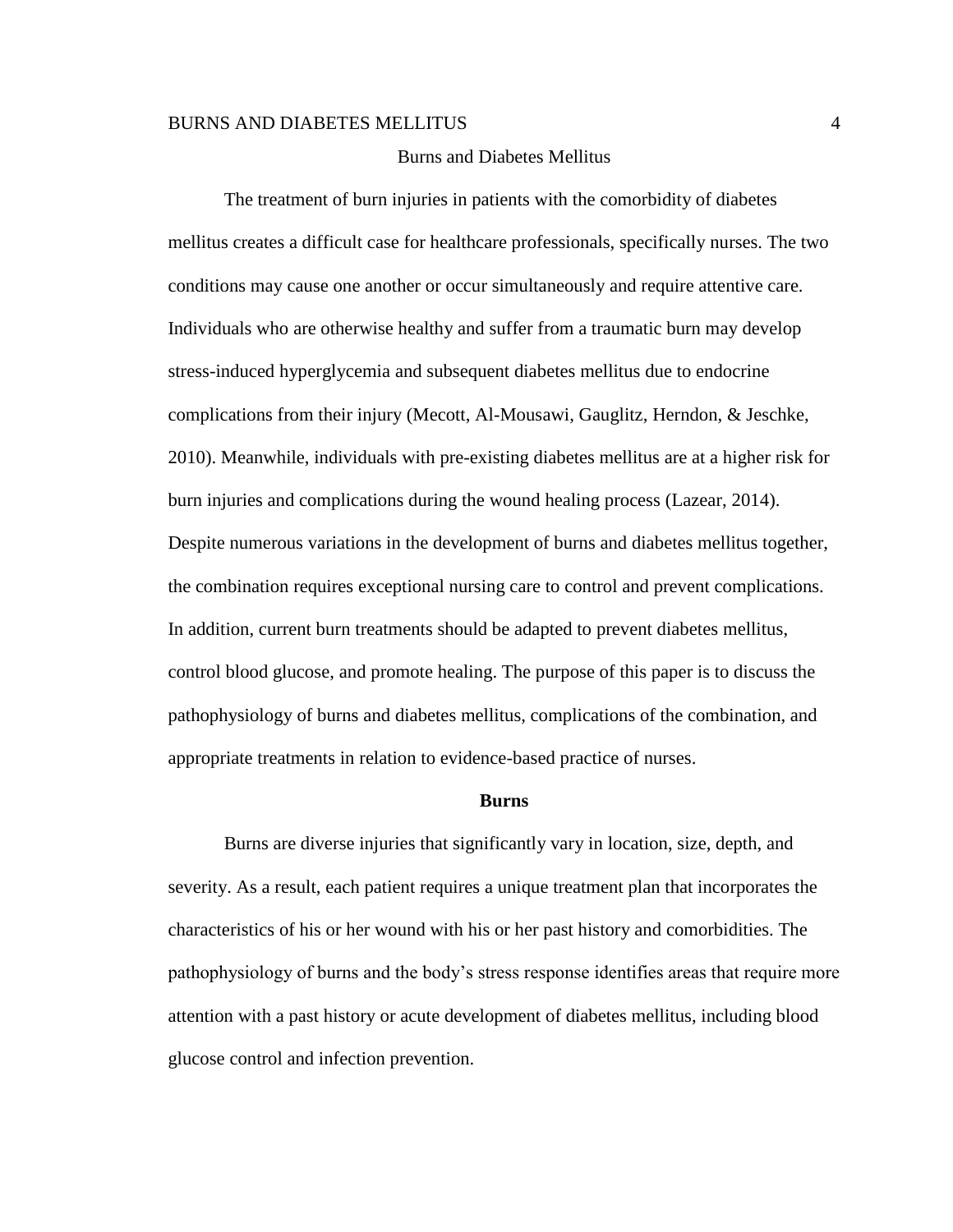### **Pathophysiology**

**Local.** Histologically, coagulation necrosis occurs at the site of injury after a burn (Knighton, 2014). The body produces an inflammatory response to the burn, through both vascular and cellular actions. Arterioles temporarily vasoconstrict before vasodilating in response to histamine released by damaged cells (Lewis, 2014). Cell permeability increases and allows fluid to escape the vessels with albumin and fibrinogen. The fibrinogen converts to fibrin and works to create a clot with platelets. The platelets also promote healing by secreting growth factors. The cellular response consists of chemotaxis, which transports neutrophils and monocytes to the area of injury (Lewis, 2014). Neutrophils perform phagocytosis within six to twelve hours and may accumulate with bacteria and debris to create pus. Monocytes arrive in three to seven days and turn into macrophages to further perform phagocytosis and provide non-specific immunity. They remain for weeks while lymphocytes arrive to develop specific immunity (Lewis, 2014). Wound repair begins six to twelve hours after its occurrence. Fibroblasts and collagen fibrils repair and develop new tissue (Knighton, 2014).

In addition, chemical mediators further facilitate the inflammatory response. These mediators are created by conversion of arachidonic acid from the membranes of damaged cells. Prostaglandin causes vasodilation, increased blood flow, and edema. Thromboxane causes vasoconstriction to promote platelet aggregation. Leukotrienes increase capillary permeability leading to edema, which can become a critical concern around the airway or in compartment syndrome (Lewis, 2014).

**Systemic.** Severe burns may result in systemic inflammation that cause widespread fluid and electrolyte shifts. Increased capillary permeability results in a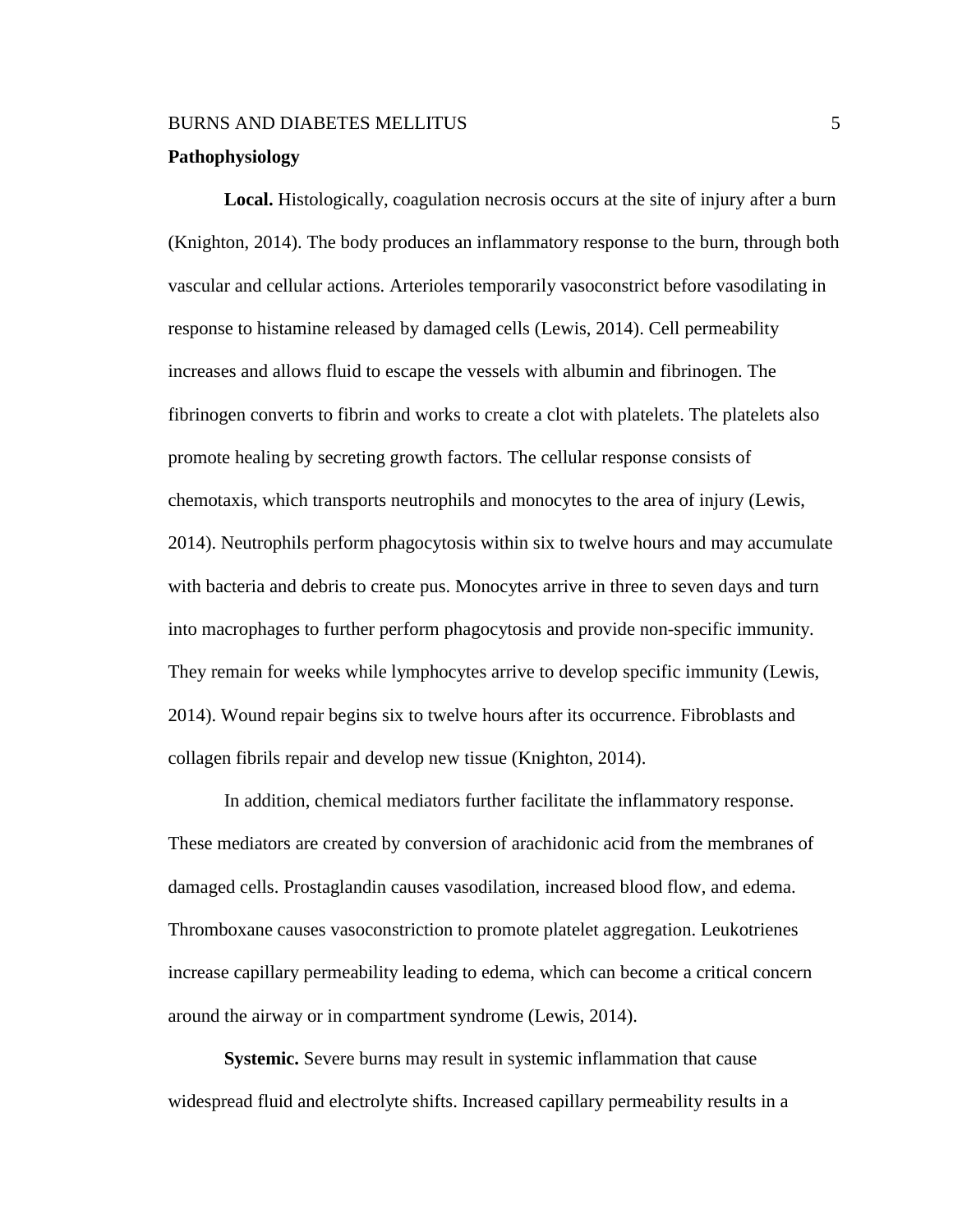movement of sodium and protein particles to the extracellular area. The loss of these particles, especially albumin, reduce the colloidal osmotic pressure and result in a movement of fluid to the interstitial spaces, called second spacing. Third spacing then occurs when fluid moves further into areas that typically do not contain fluid and creates blisters, exudate, and edema (Knighton, 2014). Extreme movements of fluid to interstitial areas and fluid loss through the wound cause low intravascular volume. Low vascular volume causes hypotension, tachycardia, and a reduction in oxygen distribution and tissue perfusion. The loss of vascular fluid increases the hematocrit and viscosity of the blood which increases the risk of clot formation. Hemolysis, the destruction of red blood cells (RBCs), may also occur due to the release of oxygen free radicals and trauma. The combination of increased capillary permeability, edema, decreased blood volume, increased hematocrit, and increased blood viscosity causes peripheral resistance and results in burn shock (Knighton, 2014). If the fluid shift is not corrected, the lack of perfusion may lead to hypovolemic shock and death.

The sympathetic nervous system (SNS) responds to a burn injury with a systemic flight-or-flight response. This stress response incorporates the respiratory, circulatory, endocrine, and nervous systems to protect the body and compensate for the perceived stressor. The respiration rate increases, heart rate increases, cardiac output increases, vessels constrict, and blood glucose rises (Lewis, 2014). The hypothalamus releases corticotropin-releasing hormone and stimulates the pituitary gland to release adrenocorticotropic hormone (ACTH). ACTH causes the adrenal cortex to release cortisol and some aldosterone, which increase blood glucose and blood pressure respectively. The SNS also causes the release of epinephrine and norepinephrine from the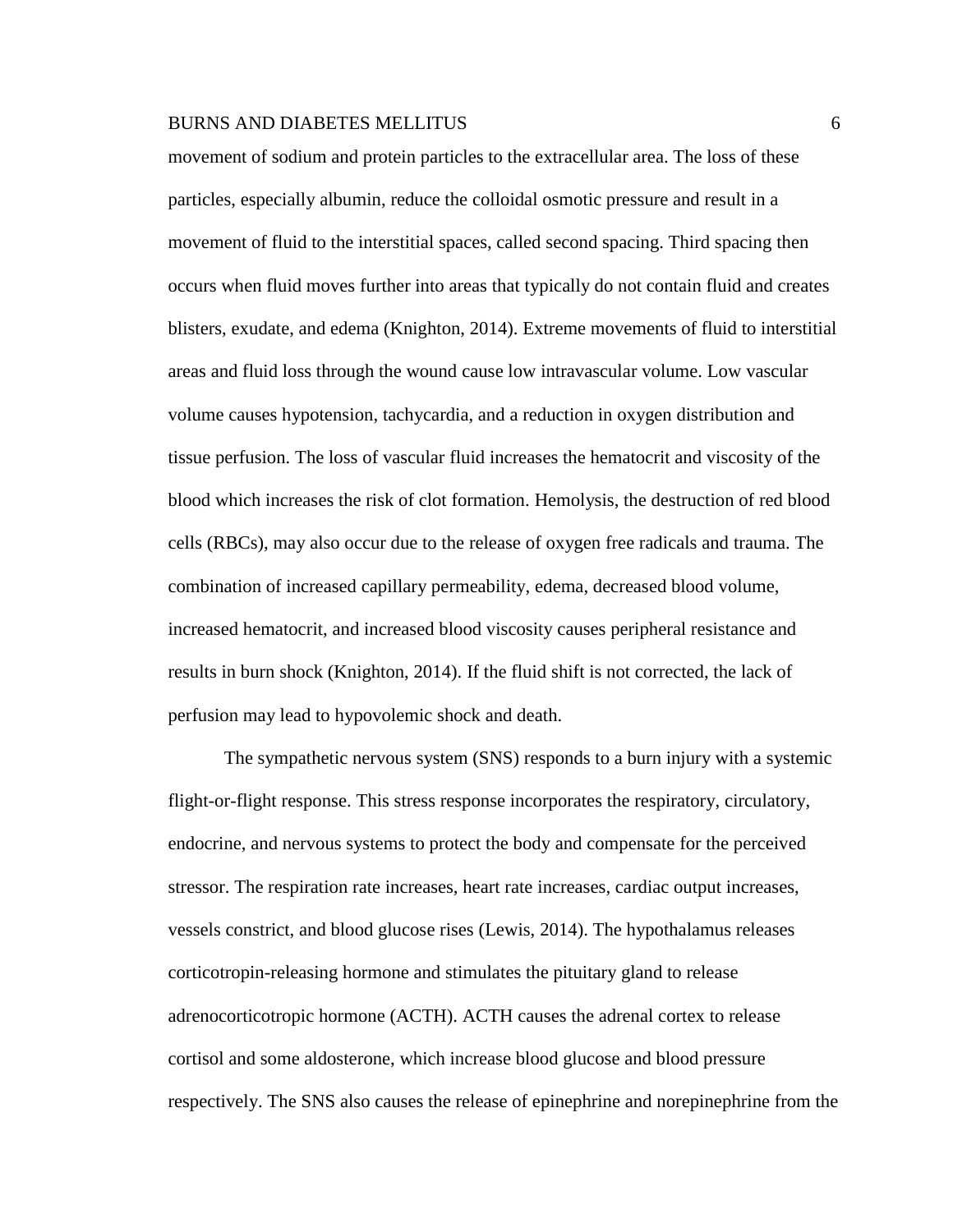adrenal medulla (Lewis, 2014). The release of these hormones and physiological reactions are key to understanding the severity of a traumatic burn and the incorporation of diabetes mellitus.

Measurement of certain enzymes, byproducts, and inflammatory mediators can indicate the severity of damage throughout the body. Alanine aminotransferase (ALT), Creatine (CRE), and Creatine kinase (CK) are measurements of liver, kidney, and heart function (Wang, Chen, Zhu, Zhang, & Wang, 2016). High-mobility group box 1 (HMGB-1) is a protein released either actively by immune cells or passively by injured and dying cells. TNF-α and interleukin 6 are proinflammatory mediators and cause organ dysfunction in sepsis (Lewis, 2014). An increase in HMGB-1, TNF-α, and interleukin 6 indicate inflammation. Malondialdehyde (MDA) is a byproduct of the breakdown of polyunsaturated fatty acids in tissue membranes and is a measurement of damage by oxygen free radicals. The total antioxidant capacity (TAC) is a measure of the body's ability to resist oxidative stress. An increase in MDA and decrease in TAC indicates oxidative stress (Wang et al., 2016). Oxidative stress is "a pathological state in which reactive oxygen/nitrogen species (ROS/RNS) overwhelm antioxidative defenses of the organism, leading to oxidative modification of biological macromolecules (i.e., lipid, protein, DNA), tissue injury, and accelerated cellular death as the foundation of many diseases" (Apak, Ozyurek, Guclu, & Capanoglu, 2016, p. 997). The actions of neutrophils and other defense mechanisms increase ROS, decreases natural enzymatic antioxidant effects in the body, and results in oxidative stress (Silveira et al., 2014). These markers of inflammation are necessary for understanding the treatment options available for burns when considering diabetes mellitus.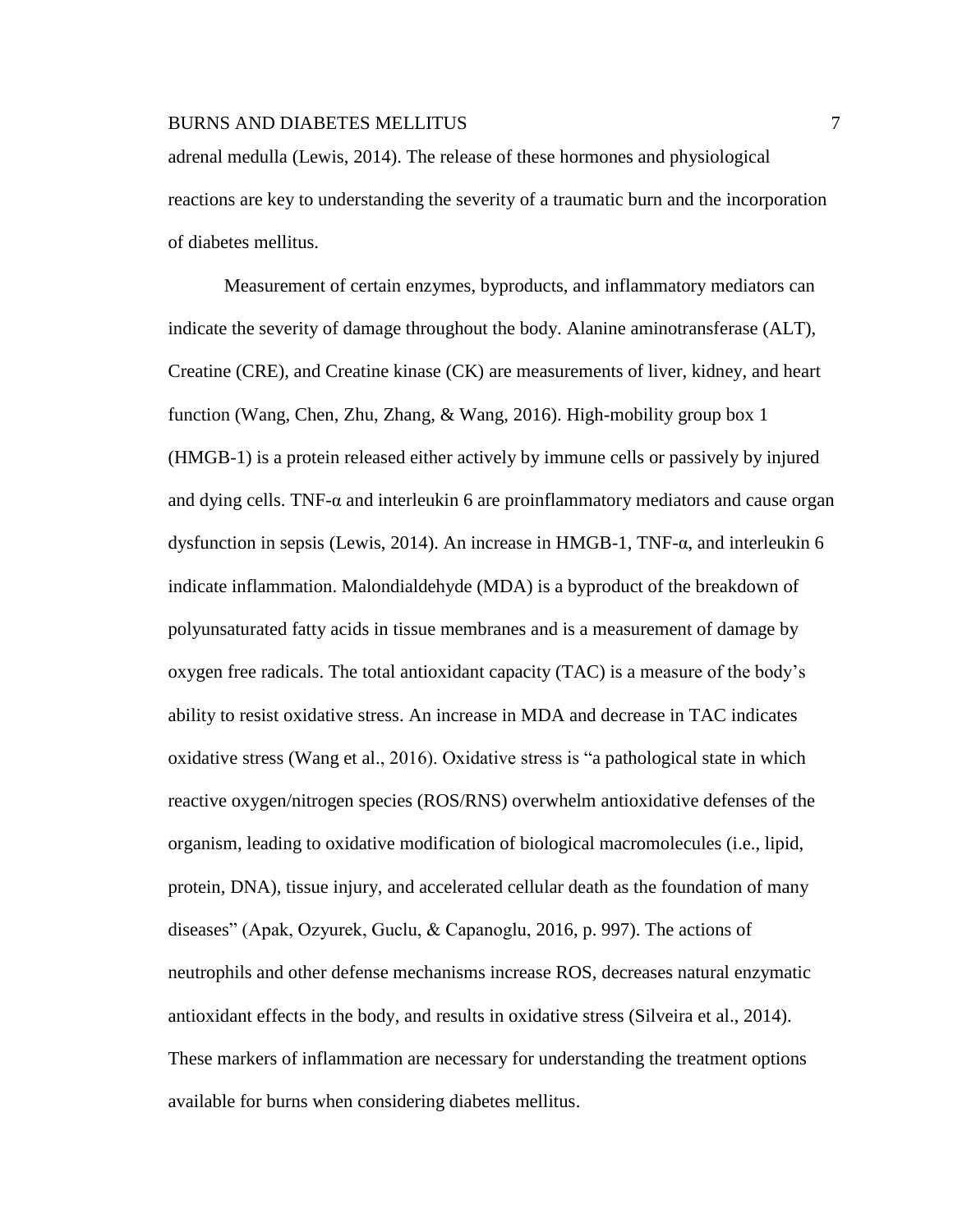# **Classification**

Burns are classified according to type, depth, extent, and location. Treatment is based on these characteristics. Types of burns include thermal burns, chemical burns, smoke and inhalation injuries, and electrical burns (Knighton, 2014). Thermal injuries occur from contact with a hot substance or surface and vary based on temperature of the source of heat and the length of time in contact. Chemical burns occur after contact with acidic, alkali, or organic compounds. Smoke and inhalation burns result from inhaling hot air or chemicals and can damage the upper and lower airways (Knighton, 2014). Electrical burns are caused by electrical currents that easily pass through nerves and blood vessels and vary based on the current strength, the location of injury, and the length of exposure to electricity. Electrical burns can be insignificant on the surface but have widespread effects underneath the skin, thus creating an "iceberg effect" (Knighton, 2014, p. 452).

In the past, medical professionals classified burn depth as first through fourth degree. The depth of a burn is now classified based on the level of tissue thickness impacted. Superficial partial thickness burns include only the epidermis, the nonvascular top layer of the skin (Knighton, 2014). The epidermis consists of keratinocytes, melanocytes, merkel cells, and Langerhans cells which produce cytokines and assist in immunity (Grossman, 2014a). Deep partial thickness burns include damage to the dermis which consists of connective tissue, vessels, hair follicles, nerves, and glands. Full thickness burns include damage to fat, muscle, and bone tissue below the dermis (Knighton, 2014). Depending on the injury, some burns may encompass areas of multiple depths.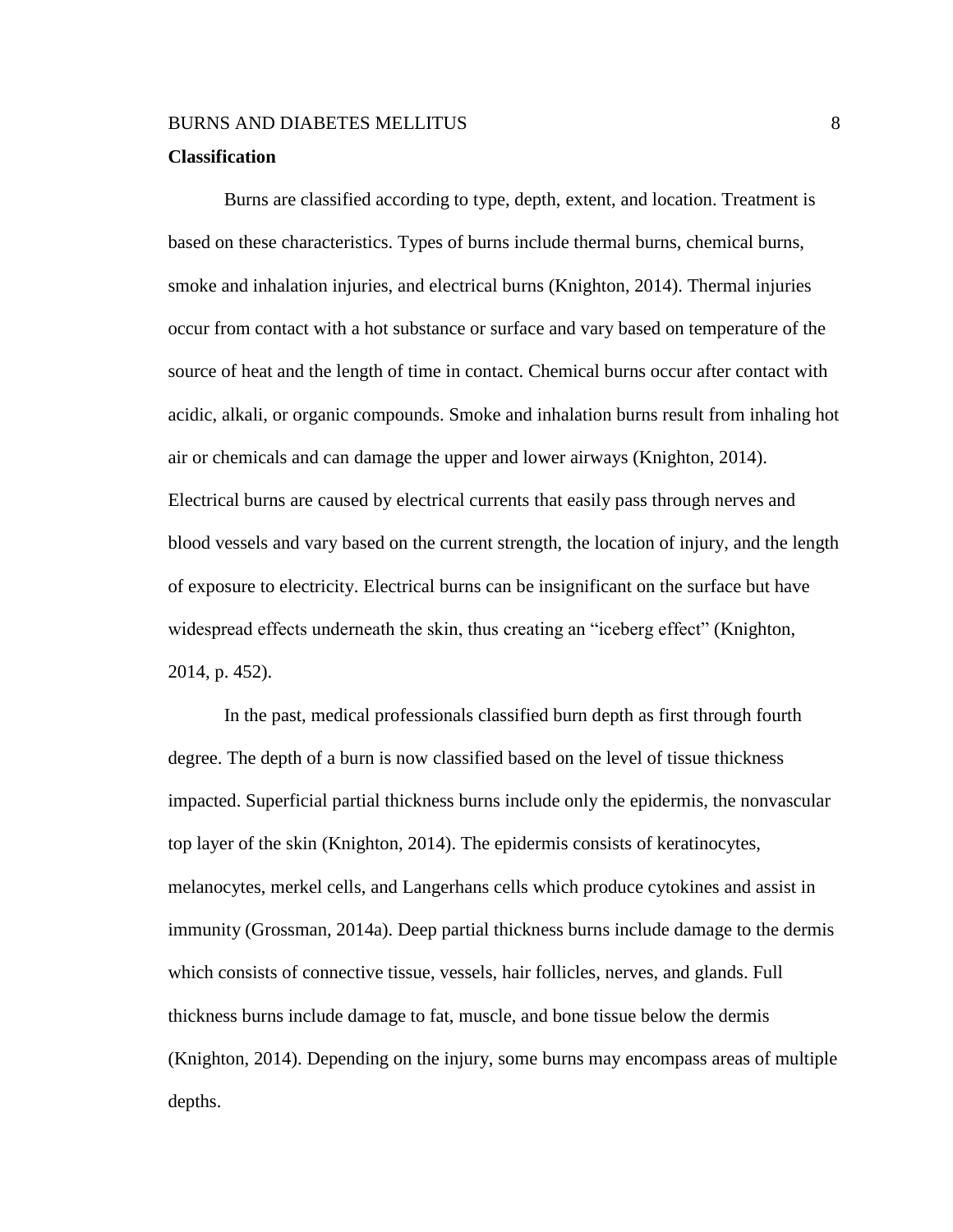The extent of a burn is expressed as a measurement of the total body surface area (TBSA) affected by deep partial and full thickness burns. Multiple methods are available to assess the extent. The Rule of Nines chart divides the body into sections that are divisible by nine. The head, each arm, and the front and back of each leg are considered 9% of the TBSA. The front and back of the trunk are considered 18% each and the genital area is 1% of the TBSA. This method is adequate for an initial and quick assessment (Knighton, 2014). The Lund-Browder chart is a more precise calculation of the percentage of TBSA affected because it factors in the patient's age and body proportions at their developmental stage (Knighton, 2014). Documenting the Lund-Browder chart on a sticker that attaches to patient records reduces the incidence of losing the initial assessment (Adedokun, McInerney, Buckley, & Clover, 2016). In addition to these two conventional methods, a new software application, called "Peregrine," is available for Apple devices. Peregrine performs burn size assessment and calculates fluid resuscitation in less time and with the same accuracy as with pen and paper (Godwin, Tan, Bockhold, Ma, & Tran, 2015). The FDA has not approved the software yet, but a tool that may remove human error should be seriously considered in this area.

#### **Acute Symptoms**

In addition to the stress response, manifestations of burns vary based on the type, cause, and severity. Superficial and partial thickness burns are often excruciatingly painful due to the nerve endings located in the dermis. Full thickness burns may not be as painful to due complete destruction of nerves (Knighton, 2014). Fluid shifts often cause blisters in partial thickness burns. Larger burn areas may result in absent bowel sounds and a paralytic ileus. The patient's mental status may vary due to fluid loss, a head injury,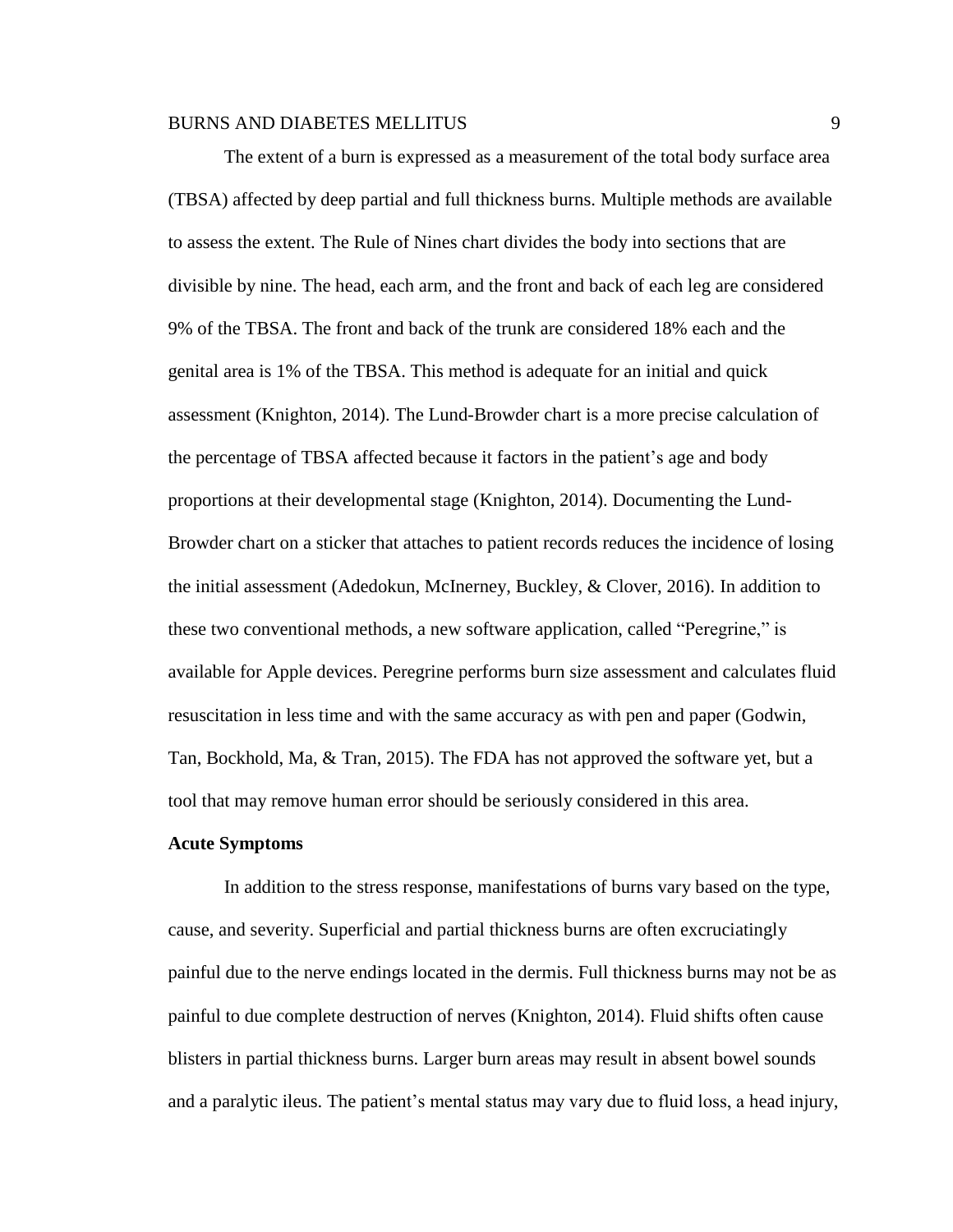smoke inhalation, drug and alcohol use, or medications (Knighton, 2014). Patients can shiver due to heat loss, pain, or stress. Burns can be traumatic injuries that impact social interaction and may require additional psychological and emotional support (Din, Shah, Asadulah, Jamal, & Bilal, 2015).

# **Diabetes Mellitus**

# **Pathophysiology**

Diabetes mellitus is an endocrine disorder caused by an absolute deficiency of insulin, inadequate insulin, or insulin resistance that results in disturbed glucose metabolism. Insulin is a hormone produced by beta cells in the islets of Langerhans in the pancreas. Insulin causes glucose uptake and storage as glycogen in muscle or adipose tissue, prevents fat and glycogen breakdown, and increases protein synthesis by promoting transport of amino acids into cells (Gerard, 2014). Ineffective insulin creation or secretion results in hyperglycemia. Ultimately, diabetic patients cannot take up blood glucose into cells without the assistance of insulin. Long-term hyperglycemia damages the body, which may result in a burn injury or complicate the healing process of a burn.

Diabetes mellitus occurs in two broad types, determined by insulin characteristics (Gerard, 2014). Type I diabetes mellitus is an absolute deficiency of insulin caused by autoimmune destruction of beta cells or idiopathic causes. Type I diabetes mellitus requires insulin administration to control blood sugar. Type II diabetes mellitus includes insulin resistance, abnormal insulin secretion, and hyperglycemia (Gerard, 2014). Type II diabetes mellitus can be caused by a combination of genetic and environmental factors, such as obesity and a sedentary lifestyle. As blood glucose increases, the beta cells attempt to increase insulin production. The increased demand on the pancreas and beta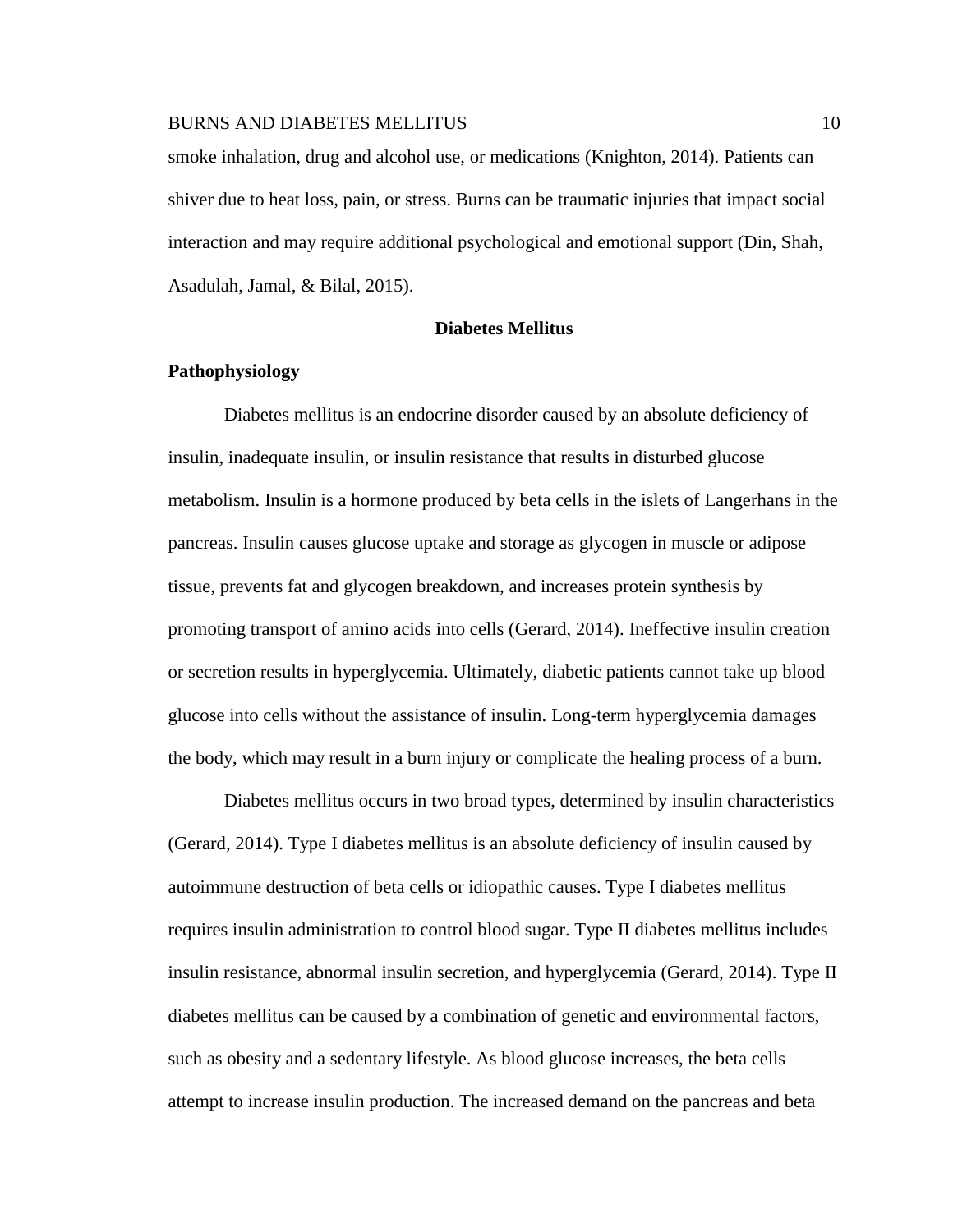cells eventually causes beta cell failure. Insulin resistance by muscle, liver, and fat tissues results in a lack of glucose transport to cells. Postprandial and fasting hyperglycemia can occur despite hyperinsulinemia. Insulin resistance may be caused by systemic inflammation due to a widespread burn. In addition, the liver continues to produce glucose due to insulin resistance and compromises healing (Gerard, 2014). Treatment for Type II diabetes mellitus includes medications, such as insulin, and lifestyle changes.

# **Diagnosis**

Diabetes mellitus is diagnosed with blood tests and symptom manifestation. The Fasting Blood Glucose (FBG) test measures the amount of glucose in the blood after an 8 hour fast. Normal blood glucose levels are between 70-100 mg/dL. A level between 100- 125 mg/dL identifies impaired fasting glucose. A level over 125 mg/dL is diagnosed as diabetes mellitus. A two hour oral glucose test measures blood glucose after the ingestion of 75 grams of glucose. A normal result is a blood glucose level below 140 mg/dL after two hours. A level between 140-199 mg/dL represents impaired glucose tolerance. A level over 200 mg/dL two hours after the glucose ingestion or at any point in time is characteristic of diabetes mellitus (Gerard, 2014). Hemoglobin A1c (HbA1c) measures the amount of hemoglobin that is glycated, or covered in sugar, and represents the patient's control of diabetes over the past three months (Mayo Clinic Staff, 2018). Diabetes mellitus is diagnosed when the HbA1c is over 6.5% (Gerard, 2014). Stressinduced hyperglycemia is considered a blood glucose level over 200 to 240 mg/dL (Mecott et al., 2010).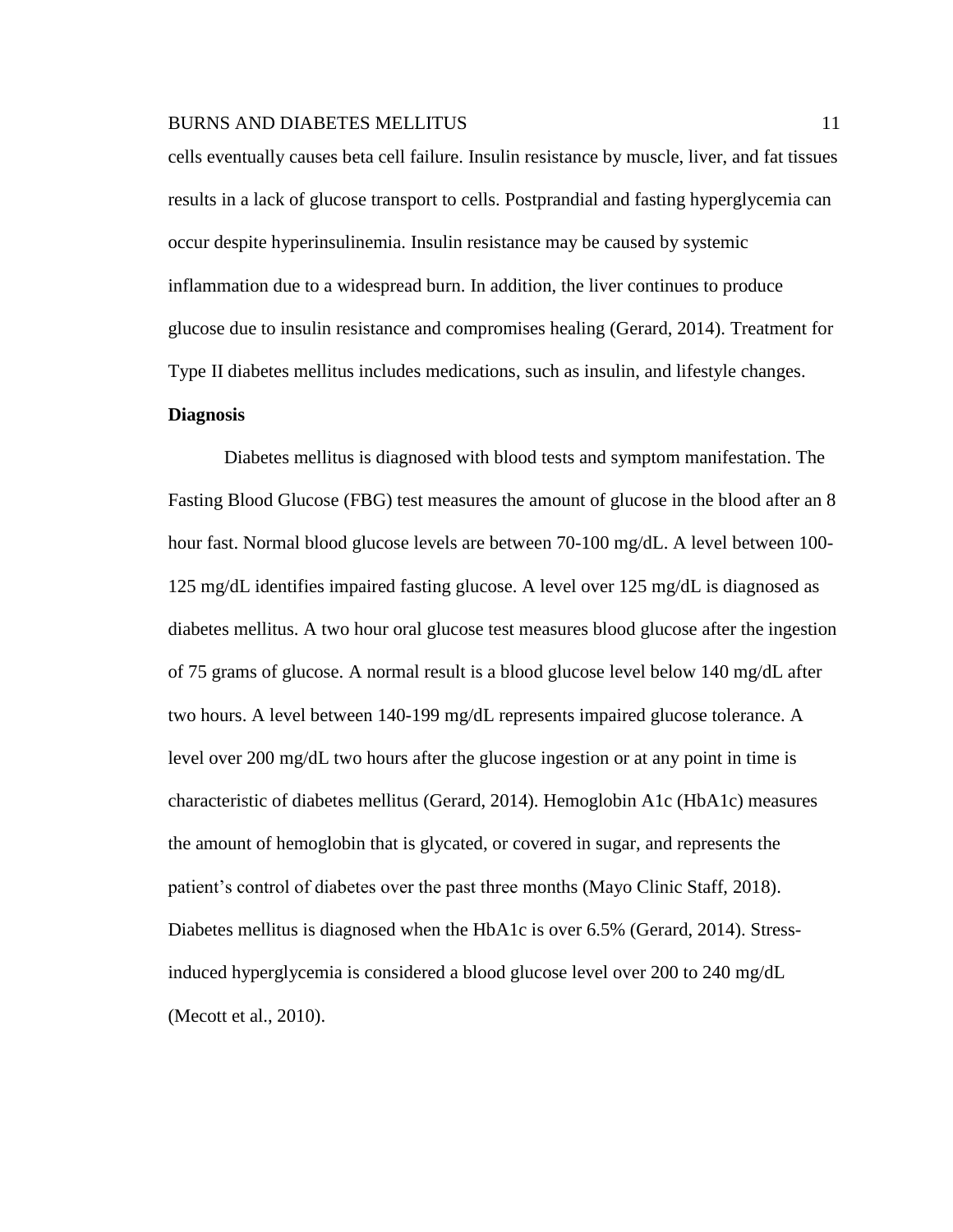#### **Symptoms**

The most common signs and symptoms of diabetes are polyuria, polydipsia, and polyphagia (Gerard, 2014). The osmotic effects of glucose cause polyuria and polydipsia. High blood glucose causes the kidneys to excrete excess glucose along with large amounts of water. The excess loss of water causes increased thirst. Polyphagia is caused by a lack of cellular access to glucose without insulin. Diabetes mellitus can also cause hypoglycemia or hyperglycemia conditions due to the dysregulation of glucose (Gerard, 2014).

#### **Consequences of Hyperglycemia**

Chronic hyperglycemia associated with diabetes mellitus causes microvascular, macrovascular, and immune dysfunction. Microvascular effects include retinopathy, neuropathy, and nephropathy (Holt, 2014). High levels of blood glucose cause vision impairment due to hyperosmolar effects on the lens and retina (Gerard, 2014). Vision impairment increases the risks of burns due to the inability to safely navigate around dangerous heat or make safe decisions. Neuropathy, a loss of feeling and sensation, increases the risk of damaging extremities by leaving the patient open to potentially burning themselves without noticing. Macrovascular effects include hypertension and hyperlipidemia which can result in heart disease, peripheral vascular disease, or stroke (Gerard, 2014). An overall decrease in adequate perfusion reduces healing capability. In general, diabetic patients have an increased risk of infections, such as cellulitis or a urinary tract infection, due to their increased blood sugar and decreased perfusion (Lazear, 2014). Diabetes mellitus also reduces phagocytosis, chemotaxis, and the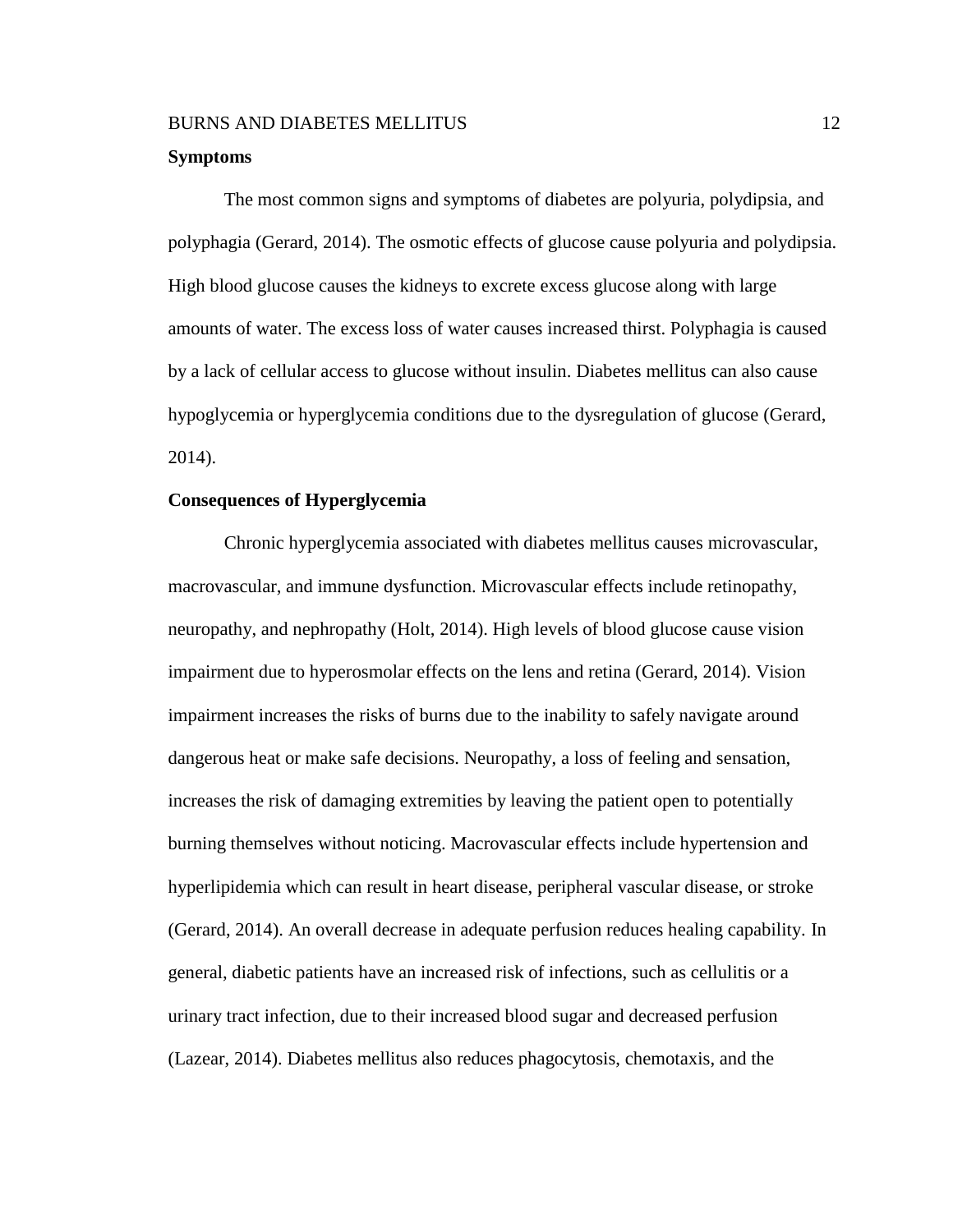bactericidal capacity of the inflammatory response (Holt, 2014). As a result, burn patients who are struggling with hyperglycemia are at a higher risk for infection.

# **Additional Hormonal Influences**

Several additional hormones impact blood glucose levels, especially during a systemic response to a burn (Gerard, 2014). Epinephrine, a catecholamine released by the adrenal medulla, prevents insulin release while promoting glycogenolysis in the liver during stress. Growth hormone is released during a stressor, such as trauma, and also counteracts the action of insulin. Glucocorticoids, mainly cortisol, are also released during times of stress and cause gluconeogenesis in the liver (Gerard, 2014). Long-term hypersecretion of these hormones in response to a burn may lead to diabetes mellitus. As a result, if a patient did not previously have diabetes mellitus, stress, blood sugar, and insulin must be closely monitored after a burn to prevent the development of diabetes mellitus (Gerard, 2014).

#### **Complications of Burns Associated with Diabetes Mellitus**

Combining the pathophysiology of burns, the stress response, and diabetes mellitus places the patient in a difficult position. In some cases, the pre-existing comorbidity of diabetes mellitus makes healing from a burn difficult and can also be exacerbated by the stress response. Other times, the burn itself can cause the body to develop the metabolic disorder of diabetes mellitus.

### **Pre-existing Diabetes Mellitus**

A pre-existing comorbidity of diabetes mellitus alters the human body's compensation for a burn by the cardiovascular, renal, respiratory, musculoskeletal, and immune systems. The compensation for a burn includes major fluid shifts that put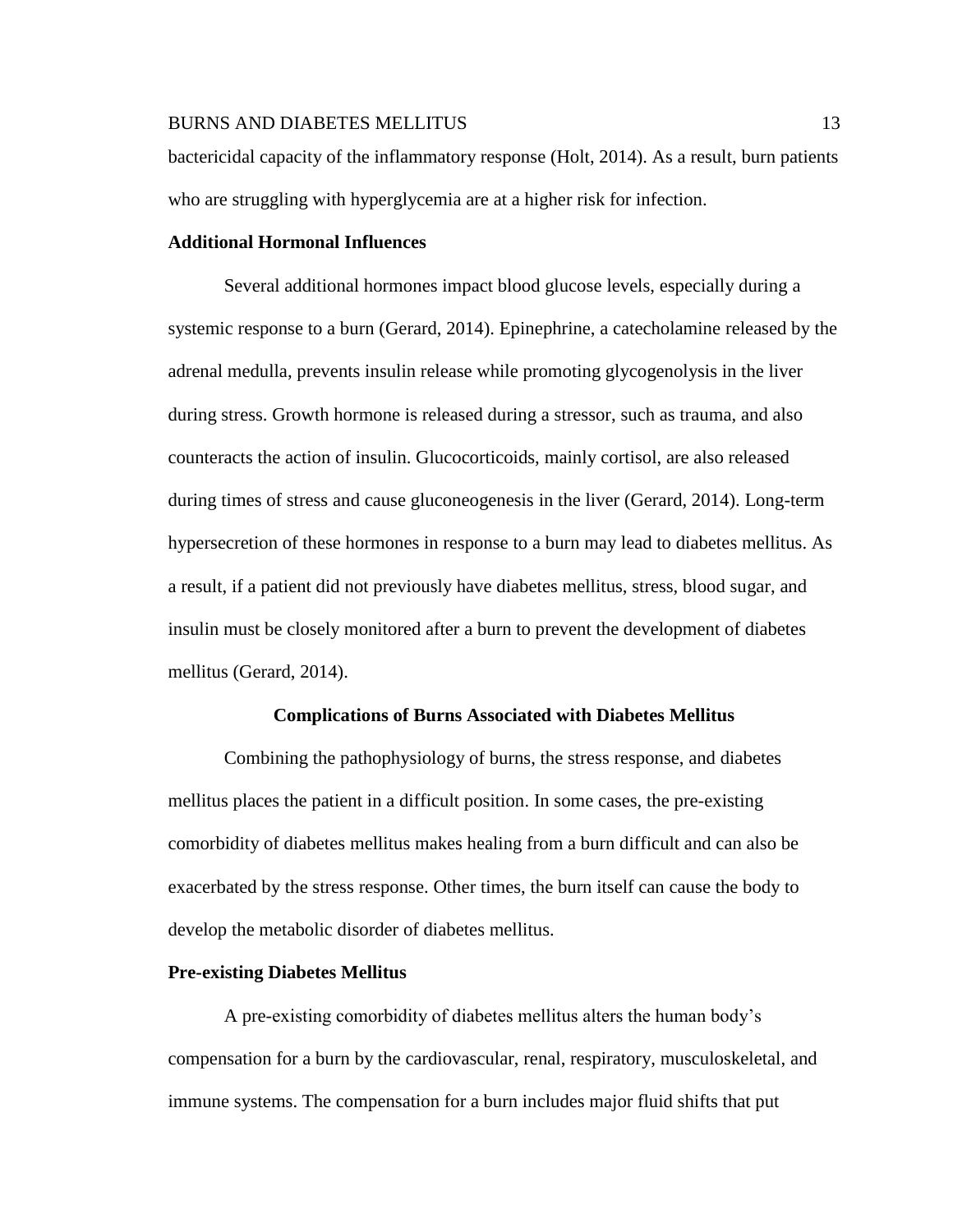extensive strain on the cardiovascular and renal systems, which are already compromised by diabetes mellitus. The location of a burn injury combined with diabetes mellitus significantly influences the potential complications and nursing considerations during care (Knighton, 2014).

Fluid loss secondary to a burn places stress on the cardiovascular system by causing hypovolemia, electrolyte abnormalities, and potential arrhythmias. The increase in blood viscosity and damage to capillaries in the dermis cause sludging which may be treated with fluid replacement. Patients with increased age, obesity, or immobility are at risk for thrombus formation after a burn (Knighton, 2014). Diabetes mellitus further impairs circulation by increasing blood viscosity with glucose and damaging blood vessels, thus contributing to fluid loss and decreased perfusion with burns (Holt, 2014). Fluid loss and replacement can also cause electrolyte abnormalities and fluid overload in heart failure patients (Knighton, 2014).

Fluid shifting out of the vasculature may also damage the kidneys due to a decrease in perfusion. A loss of blood flow to the kidneys results in acute kidney injury (Grossman, 2014b). In addition, myoglobin and hemoglobin may disrupt kidney filtration and can result in altered sodium and potassium levels (Knighton, 2014). Patients with pre-existing diabetes already have nephropathy and poor renal function so fluid resuscitation is critical (Holt, 2014).

Burns can affect the respiratory system both directly and indirectly. Inhalation burns directly impact the upper airway, lower airways, or both (Knighton, 2014). Burns in the airways may occur without burns to the skin and may be assessed with bronchoscopy, arterial blood gas (ABG) measurements, or carboxyhemoglobin levels.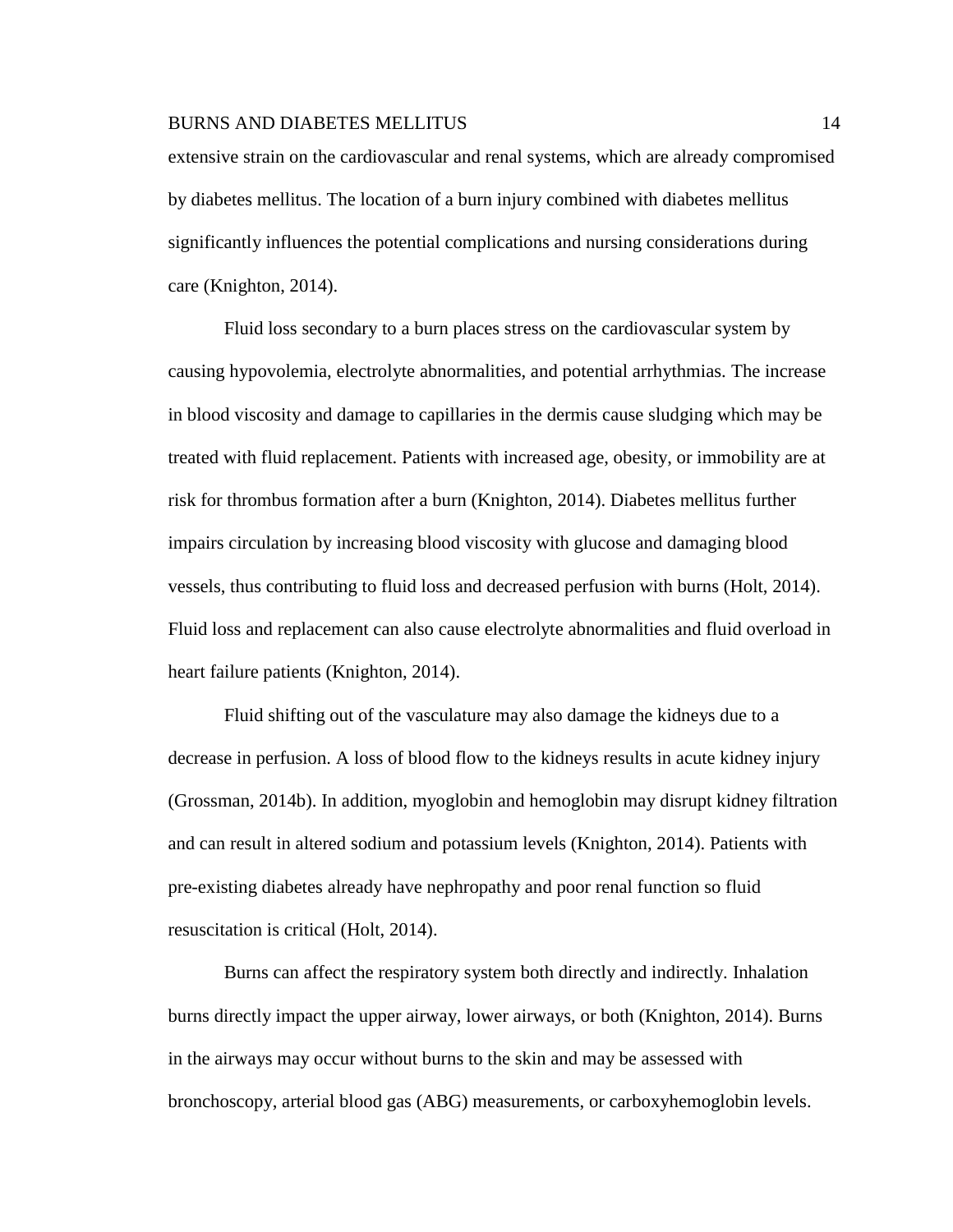Indirectly, burns around the face, neck, and chest may result in obstruction of the airway due to edema from fluid shifts. Pulmonary edema may also occur after fluid resuscitation. Previous lung conditions increase the risk of infection, such as pneumonia. Pneumonia is the most common cause of death in patients with an inhalation burn (Knighton, 2014). The risk for a pulmonary infection is once again increased for diabetic patients with a compromised immune system (Holt, 2014).

The musculoskeletal system can be severely impacted by burn injuries, especially full thickness burns. Circumferential burns around a limb can result in edema that blocks circulation to an area of the body and eventually compartment syndrome (Knighton, 2014). Compartment syndrome is a serious phenomenon that occurs when "increased pressure in a limited space compromises the circulation and function of the underlying tissues" (Smith, 2013, p. 48). Contractures can result from limited movement and a lack of range-of-motion exercises (Knighton, 2014).

Immune responses to burns are also affected by diabetes mellitus with increased blood glucose and decreased inflammatory ability. Infection and sepsis are serious complications due to breakdown of the body's first defense and exposure to the body's own flora (Knighton, 2014). Deaths from burns have been reduced by over 50% in the past 40 years but "up to 75% of morbidity in burn patients is related to infection" (Heo et al., 2013, p. 511). Burn location also impacts the risk of infection. For example, burns around the face can lead to infections around the eyes or ears. In addition, burns in the perineal area or buttocks are at risk for infection due to exposure to urine and feces (Knighton, 2014). Normal flora is typically beneficial but causes infection in the immunocompromised patient with no skin integrity and diabetes mellitus. Extreme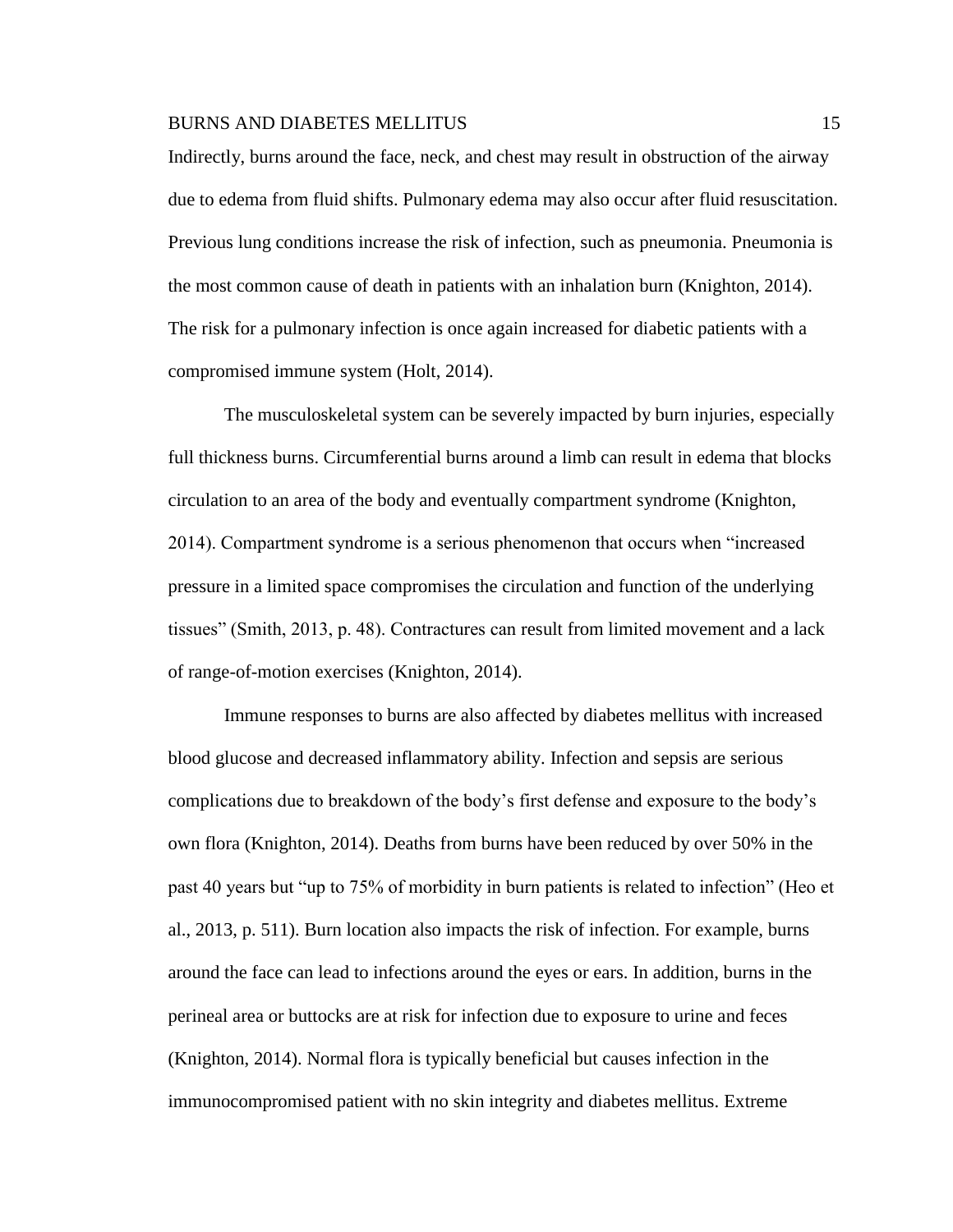precautions should be taken to prevent the spread of bacteria for these immunocompromised patients (Holt, 2014).

The ability to provide self-care and independence may also be significantly altered by burns. Burns to the hands, feet, and eyes hinder the ability to take care of oneself, which is essential to maintenance of diabetes mellitus. Burns to hands and feet may result in damage to numerous superficial vessels and nerves which are already compromised by diabetes mellitus (Knighton, 2014). Coping skills, previous mental health, and personality heavily impact the ability of the patient to adjust both psychologically and socially (Attoe & Pounds-Cornish, 2015).

# **Diabetes Mellitus Second to Burns**

Endocrine complications from burns may result in diabetes mellitus, even if the patient had never experienced the disease previously. Burns, a physical stressor, cause hyperglycemia due to the epinephrine and cortisol released during the stress response (Mecott et al., 2010). When these glucose levels are not controlled, insulin resistance may occur and the endocrine disorder develops (Gerard, 2014). Similar to other long term complications, diabetes mellitus can be prevented with attentive nursing care and appropriate fluid and drug administration which will be discussed under treatments.

Another consequence of developing diabetes mellitus with a burn is an increase in hospitalizations and the length of hospital stays. A recent study performed in Western Australia identified the significance of the interaction between burns and diabetes mellitus (Duke et al., 2016). Researchers assessed 30,997 people admitted with an index burn between January 1, 1980 and June 30, 2012. The patients with burns were compared with 123,399 people who did not experience any serious injuries in that time. They were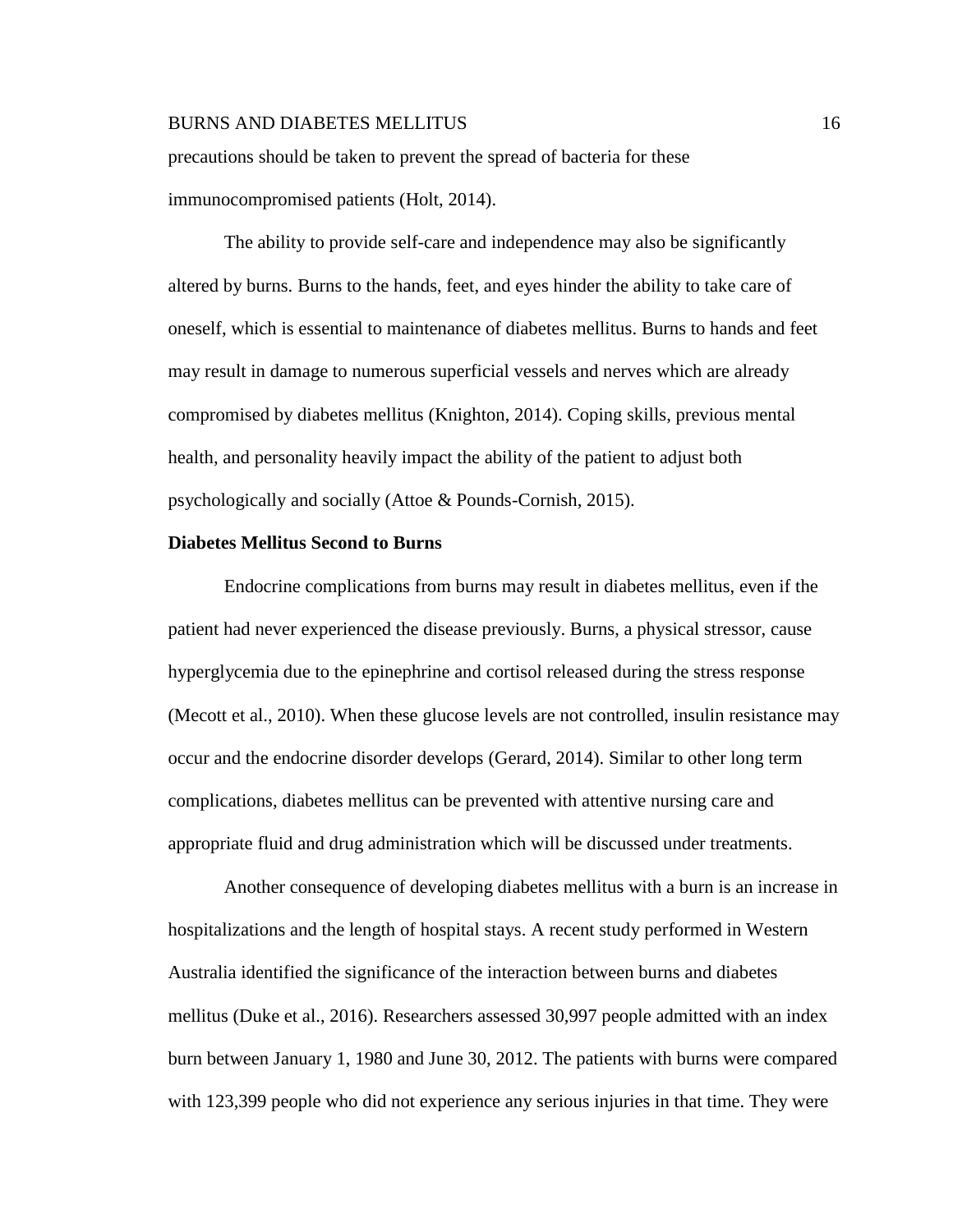matched based on gender and birth year. The Western Australia Data Linkage System tracked the number of hospital admission and length of hospital stays for diabetes mellitus after the date of discharge from the burn injury. The organization adjusted for socio-demographic and previous health factors to find that the patients who experienced burns were two times more likely to be admitted to the hospital or experience longer hospital stays for diabetes mellitus than their uninjured counterparts. In addition, burn patients with pre-existing diabetes mellitus were three times more likely to be hospitalized than uninjured patients with pre-existing diabetes mellitus. These higher rates of hospitalization for diabetes mellitus in burn patients were especially significant in the first five years post-burn (Duke et al., 2016). Ultimately, burns significantly increase the risk for the metabolic disorder or can worsen a pre-existing condition. After looking at this data, blood sugar control and prevention or control of diabetes mellitus should be a high priority for nurses when treating patients after a burn (Duke et al., 2016). Nurses that are mindful of diabetes mellitus in burn patients will reduce the complications of infection and fluid imbalances.

#### **Treatments**

Nursing care for burns occurs in four phases: prehospital, emergent, acute, and rehabilitation (Knighton, 2014). Each step has a broad goal and standard but the individual treatments and medical decisions are based on the patient's unique history, symptoms, and wound. To treat burn patients adequately, the pathophysiology of diabetes mellitus must be considered when choosing treatments to either prevent or control the metabolic disorder. Considering the pathophysiology will promote the use of evidencebased practice and support patient safety and health. Nurses are heavily involved in most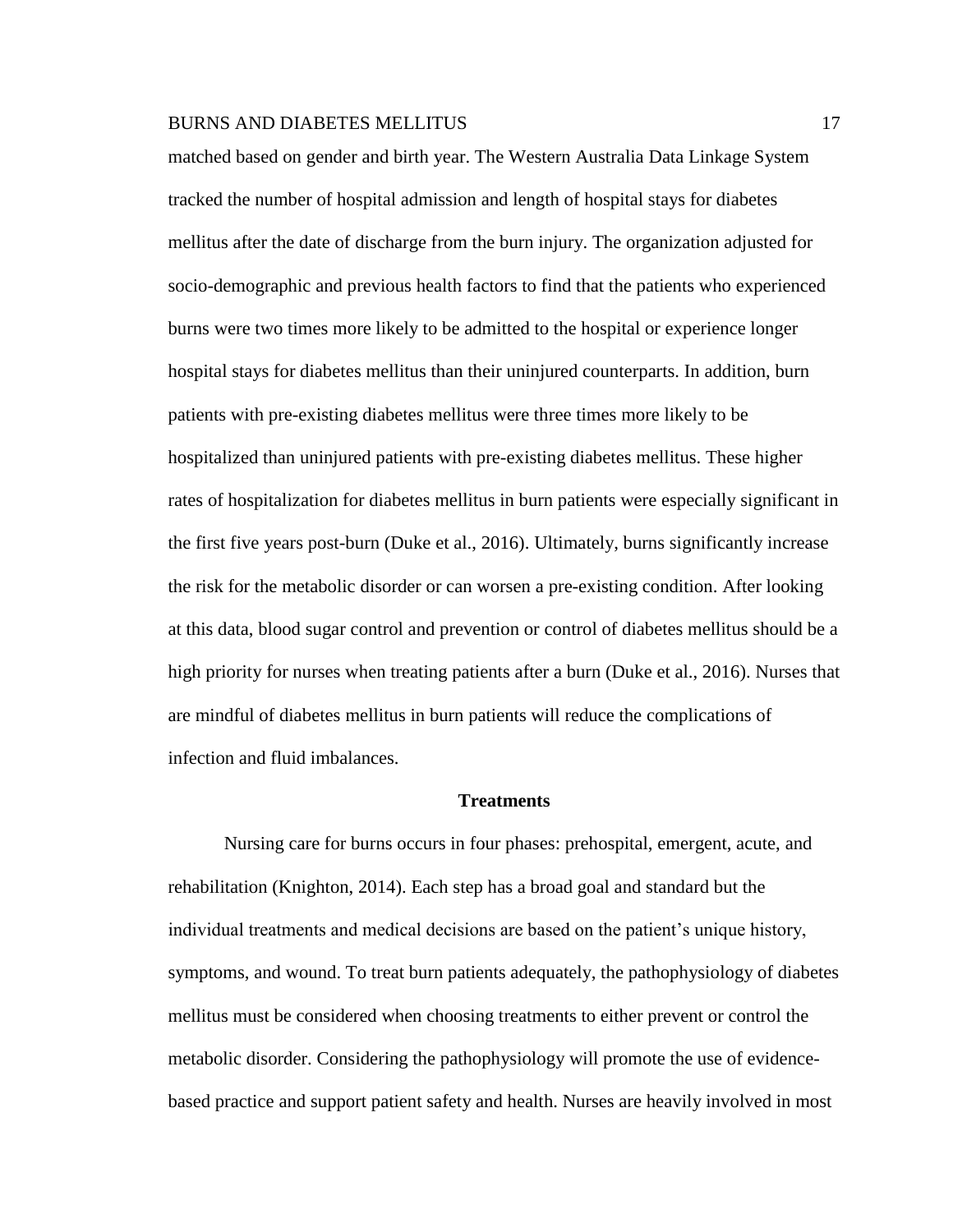standard burn treatments and therefore have the power and ability to make a significant difference in the correlation between burns and diabetes mellitus.

#### **Prehospital**

The prehospital phase launches the initial care directly at the site of the injury. Personal protection of the rescuer should be addressed before attempting to assist the patient. Removing the patient from the source of the burn is essential no matter the cause. Removal includes the hot surface, electrical current, or chemical substance and then any burnt clothing, if possible. Immediate action after the burn should include an assessment of the airway, breathing, and circulation of the patient. After these vital functions are stabilized, an assessment for other injuries that could be more severe than the burn itself should be noted (Knighton, 2014).

Burns that cover less than 10% of the TBSA should be covered with a damp, cool cloth until they can receive medical care. Burns that cover more than 10% of the TBSA should be cooled for no more than 10 minutes and then simply covered with a clean sheet or blanket until medical care is available (Knighton, 2014). Covering the wound is especially important for diabetes mellitus patients who are prone to infection (Holt, 2014).

#### **Emergent**

After the prehospital phase, the emergent phase occurs until life-threatening issues are fully addressed and fluid mobilization results in diuresis (Knighton, 2014). At this time, an appropriate assessment of the airway, breathing, and circulation must be established once again to identify life-threatening conditions. The burn should be assessed to according to the characteristics referred to previously. A comprehensive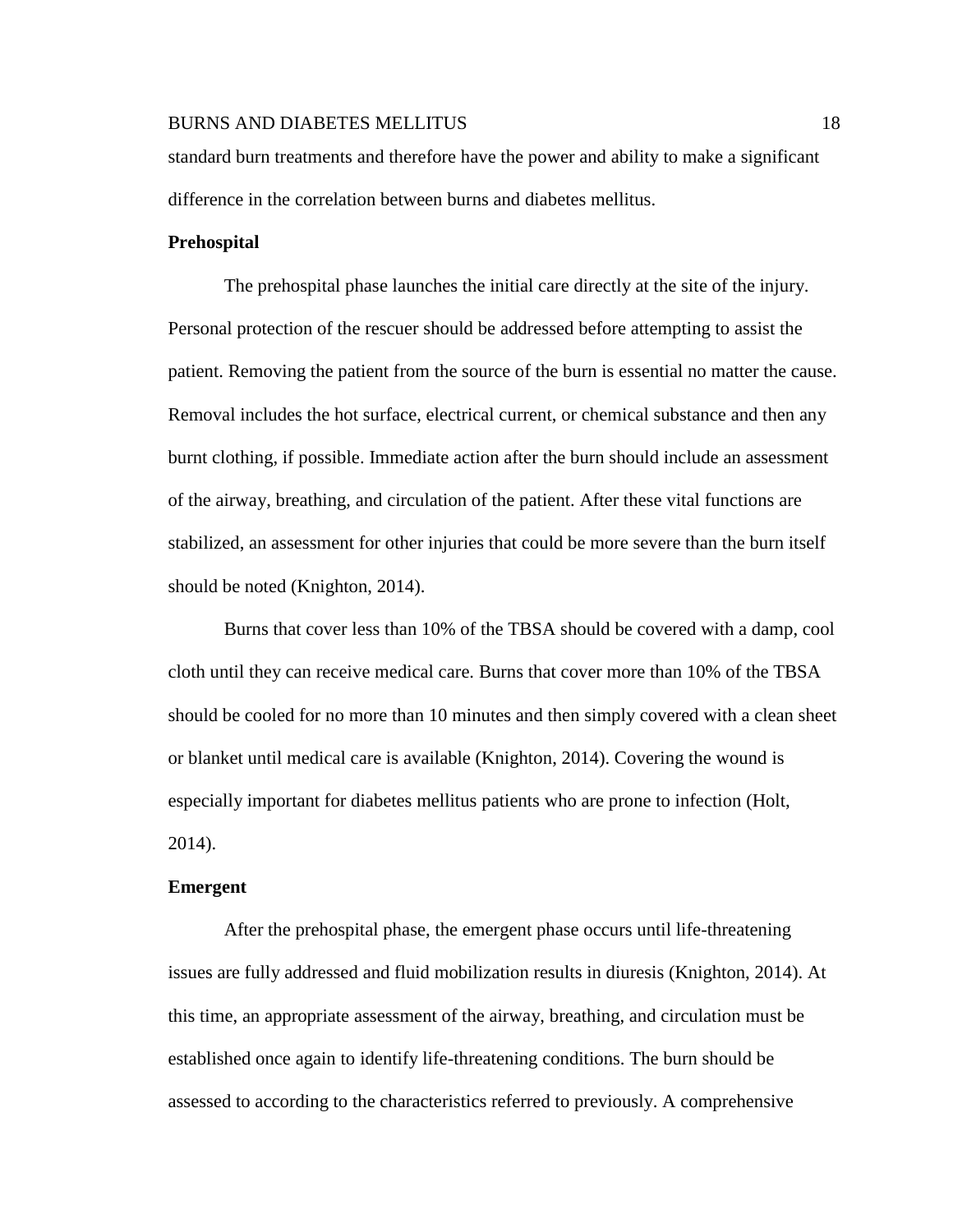assessment of this baseline enables the nurse and other medical staff to identify positive or negative changes in the patient's status.

**Airway.** Airway management may be performed in the prehospital phase to treat a life threatening status or as a safety measure in the acute phase. For example, patients with burns to the face, neck, or chest may be intubated to prevent an emergency tracheostomy later (Knighton, 2014). If the burn victim has diabetes mellitus, special considerations should be made when using intubation. In a preoperative study of 60 diabetic patients and 60 nondiabetic patients, several anesthesiologists identified difficult intubation in the diabetic population:

This is due to nonenzymatic glycosylation of collagen and its deposition in joints resulting in Limited Joint Mobility Syndrome (LJMS). It occurs in 25 to 45% of patients with long-standing diabetes mellitus due to involvement of atlantooccipital joint, which limits adequate extension of head and neck during laryngoscopy leading to difficult intubation. (Gondane, Kudalkar, Padmanabha, & Raut, 2017, p. 523)

The Palm Print Index, an assessment of the hand print, was the most specific predictor of intubation difficulty and second in sensitivity to the Mallampati Test, an assessment of the distance between the tongue and hard palate, for the 60 diabetic patients studied (Gondane et al., 2017). If possible, these assessments may prepare nurses, respiratory therapists, or anesthesiologists for possible difficult intubation.

**Fluid.** Fluid resuscitation is based on the TBSA affected by burns. If 15% of the TBSA is affected, two large bore IVs are required in locations that allow for infusion of large volumes of fluid. If 30% of the TBSA is affected, the patient may require a central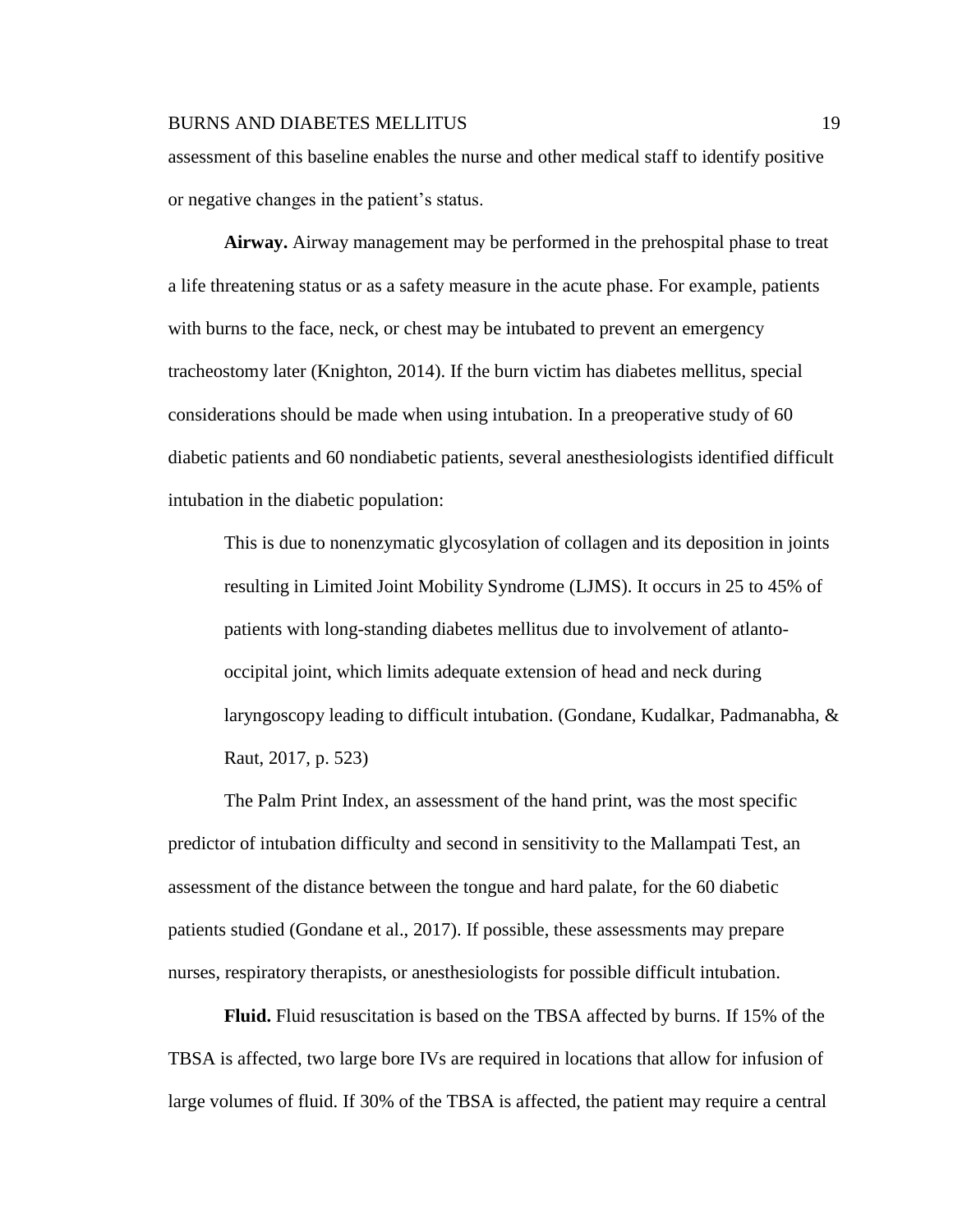line. Goals for fluid resuscitation include urine output of approximately 0.5-1 mL/kg/hr and the "mean arterial pressure should be greater than 65 mmHg, systolic blood pressure greater than 90 mmHg, and heart rate less than 120 beats/minute" (Knighton, 2014, p. 461). If central or peripheral venous pressures are used to measure fluid therapy, three standards must be met for evidence-based practice. The data must be accurate, the data must be relevant to the patient, and changes in the data must be noted (Athina, 2015).

Fluid resuscitation is regulated by fluid requirements based on the Parkland-Baxter Formula. Four milliliters of lactated Ringer's solution per kilogram body weight per percent of TBSA burned is the total fluid requirement over the first 24 hours after a burn (Knighton, 2014). Crystalloids administered based on this formula should be distributed by half of the total in 8 hours, then a quarter of the total over the next two sets of 8 hours. The Parkland-Baxter Formula may cause "fluid creep" or excessive resuscitation (Sun et al., 2013, p. 478). Therefore, resuscitation should be closely monitored by the patient's urinary output and hemodynamics (Knighton, 2014).

The type of fluids used to resuscitate is a controversial topic, especially in relation to diabetic patients. Lactated Ringer's solution is an isotonic crystalloid that contains less chloride than normal saline and includes lactate to combat acidosis (Reddy, Weinberg, & Young, 2016). Researchers compared 20 diabetic and 20 nondiabetic patients post-carotid endartectomy who were given lactated Ringer's solution and normal saline. No clinically significant difference was found in blood glucose levels was noted (Billiodeaux, Samuelson, Willett, Arulkumar, & Thomas, 2014). Further study of lactated Ringer's solution in 115 burn patients revealed an inadequacy in the management of hypoalbuminemia and hyponatremia. Albumin or other colloids and sodium could be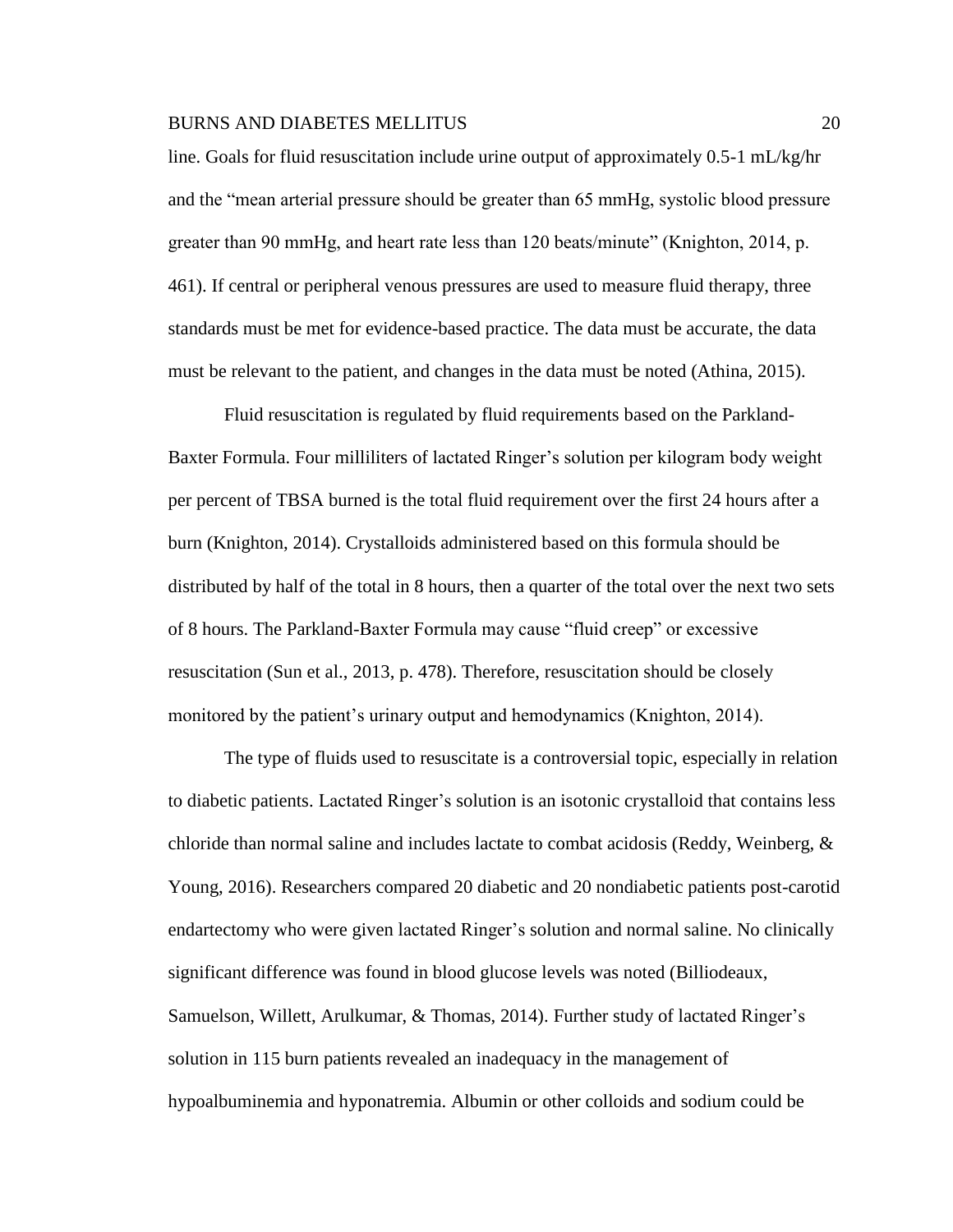used to supplement the lactated Ringer's solution 12-24 hours post injury (Habib, 2017). Researchers also compared Ringer's acetate to lactated Ringer's solution in eighty burn patients. The group who received Ringer's acetate experienced an improved Sequential Organ Failure Assessment score in patients with a TBSA of 20-70% (Gille et al., 2014). A fourth study performed on 56 rats compared fluid resuscitation with lactated Ringer's and hypertonic saline. The hypertonic saline was shown to reduce intestinal edema, systemic inflammatory response, and serum measurements of interleukin and HGMB-1, thus reducing multiple-organ dysfunction syndrome (MODS) caused by intestinal bacteria (Sun et al., 2017). Hypertonic saline also combats oxidative stress in the lungs and intestine (Sun et al., 2013). Ultimately, an isotonic crystalloid is recommended and may be accompanied with a colloid or hypertonic saline (Yuichiro et al., 2016). No evidence definitively confirms if hypertonic saline or lactated Ringer's solution has a more significant effect on the systemic inflammatory response. After the airway and circulation are stabilized, wound care, drug therapy, and nutrition therapy become key nursing priorities.

**Wound Care.** Wound care varies significantly depending on the location and extent of the burn injury. The comorbidity further requires extra care due to hyperglycemia, reduced circulation, neuropathy, and a resulting inability to heal properly (Holt, 2014). A burn leaves diabetic patients even more vulnerable to pathogens due to impaired skin integrity (Knighton, 2014). As a result, nurses must pay special attention to hand hygiene between patients and even during the care of a single patient. For example, performing a dressing change after performing oral or perineal care would significantly increase the patient's risk of infection from his or her own bacterial flora (Knighton,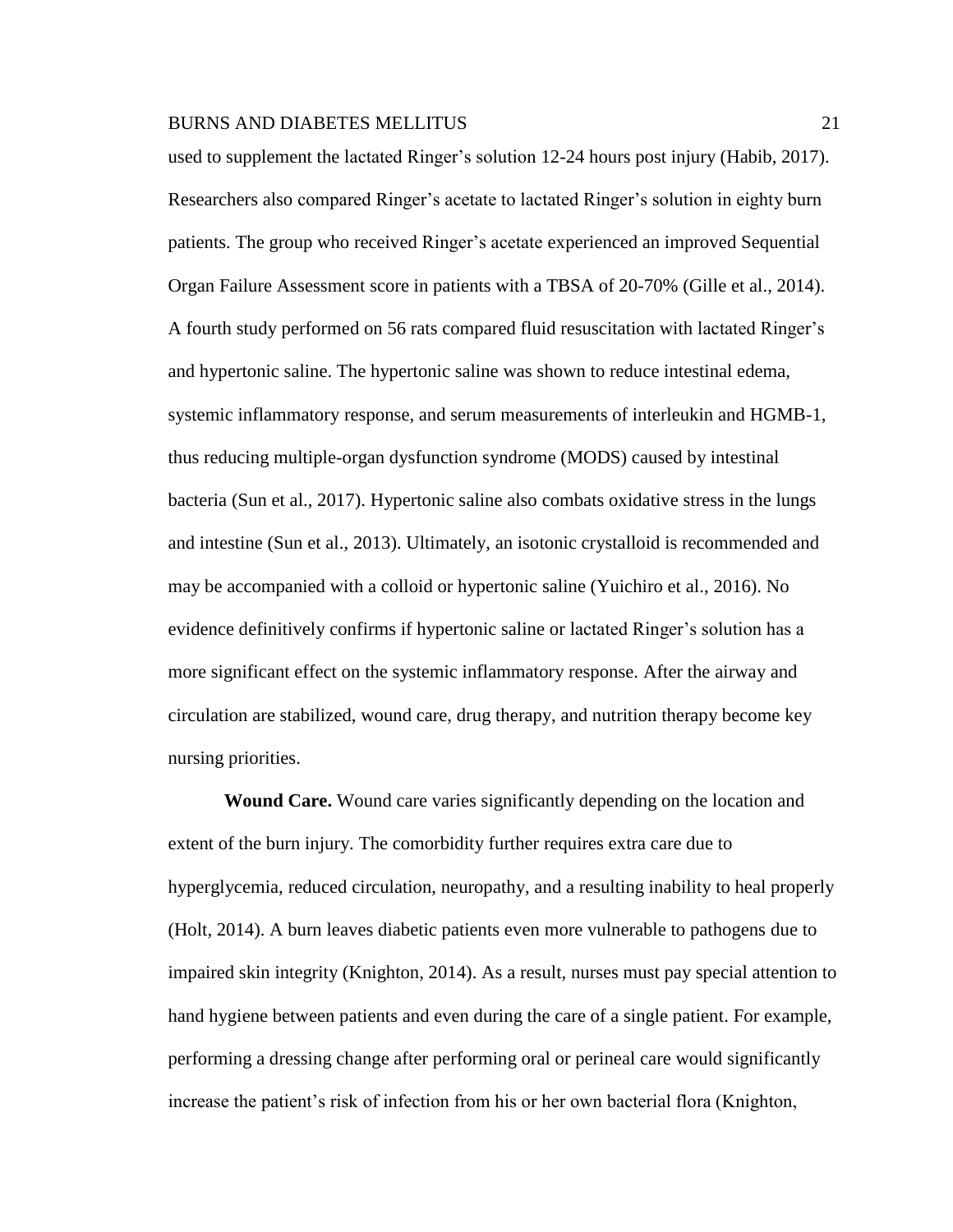2014). Microvascular damage from diabetes mellitus and decreased perfusion should also be considered (Holt, 2014). Treatment of burns around the ears, face, and neck must include no use of pillows or tight bandages due to lack of blood flow and increased swelling (Knighton, 2014). Literature varies and the best treatment is always unique to the patient's past history and current status.

**Dressings.** Wound care in the acute phase may be open or closed. Open treatment is the application of antimicrobial agents with no dressing. Closed treatment includes covering the antimicrobial agent with a sterile dressing or the application of a dressing with antimicrobials. Dressing changes can occur anywhere between every 12 hours or every 14 days (Knighton, 2014). The choice of dressings and topical agents are based on the burn, the patient's condition, risk of infection, available resources, and physician's preference based on experience. A preexisting comorbidity of diabetes mellitus should also be considered when dressing burns with modern medicine.

*Dressing materials.* Wound-dressings materials can be divided into two categories: modern and classic. Modern materials create a moist environment, cover the wound, and promote wound healing. Moist wound healing "retains multinucleated leukocytes, macrophages, enzymes and cell growth factors contained in effusion on the wound surface. Such an environment promotes autolysis and removal of necrotic tissues and does not interfere with cell migration" (Yuichiro et al., 2016, p. 991). The moist environment also reduces scarring and promotes granulation (Abedini, Ahmadi, Yavari, Hosseini, Mousavi, 2012). However, the moist environment should be carefully considered and monitored in diabetic patients due to an increased risk of infection. Classic materials allow the wound to dry and will not maintain a moist environment.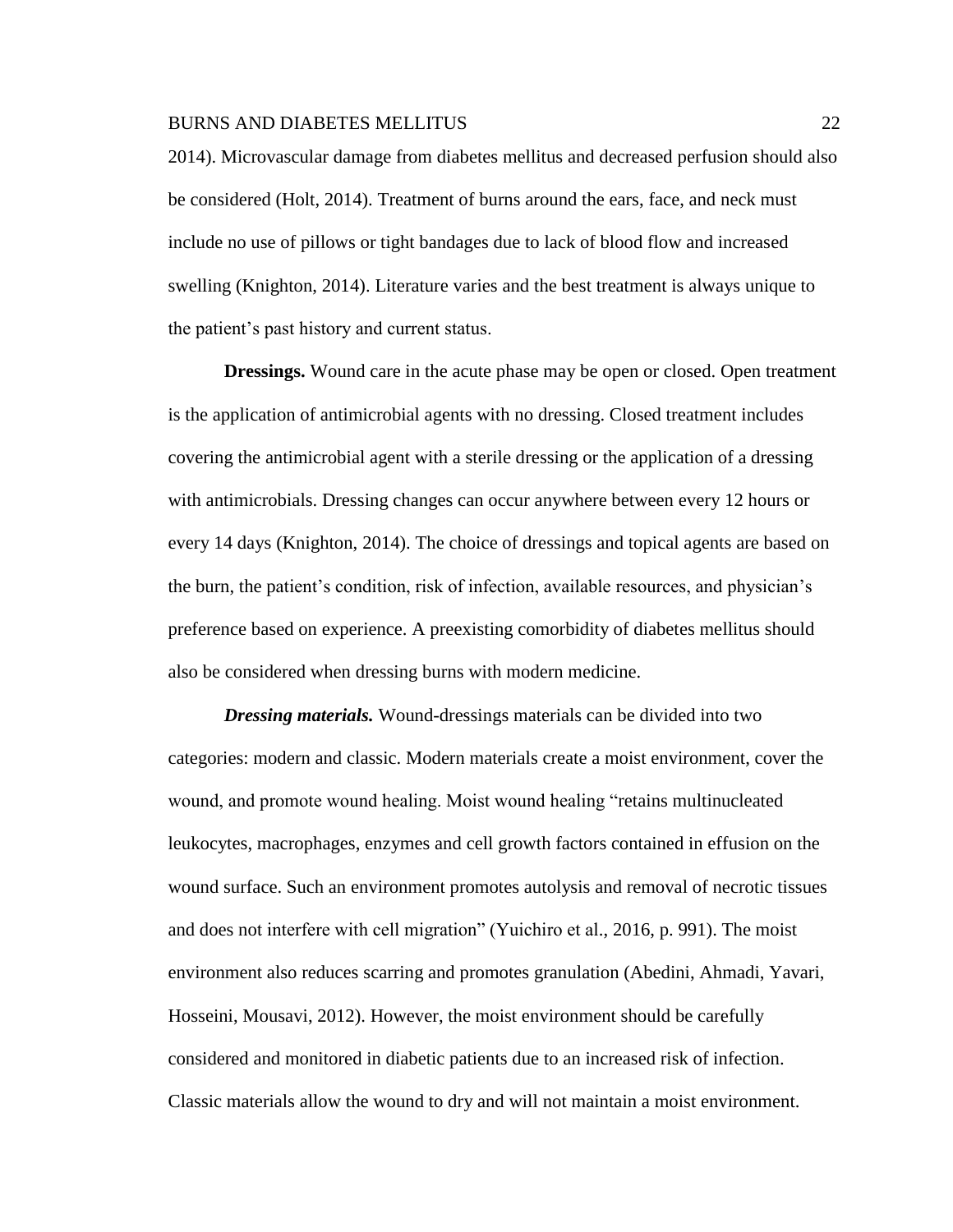Conventional gauze is not considered in either category (Yuichiro et al., 2016). Each material should be carefully considered by the physician and nurse during dressing changes.

The development of hybrid dressings combines the benefits of both dry and moist materials and includes medications to promote healing. A study on 20 female guinea pigs with deep partial thickness burns to their backs and sides was used to explore a hybrid dressing that released gentamicin, an antibiotic (Zilberman et al., 2015). The dressing consisted of a top layer of porous poly(dl-lactic-co-glycolic acid) with gentamicin and a collagen sublayer. The first group of four guinea pigs received a Melolin® dressing which includes "a low adherent perforated film, a highly absorbent cotton/acrylic pad and a hydrophobic backing layer" (Zilberman et al., 2015, p. 157). The next group received an Aquacel® Ag dressing with ionic silver, a common dressing used for control. The third group received a hybrid dressing without antibiotics. The last two groups received the hybrid dressing with gentamicin, both slow and fast release. After 12 days, the burn tissue was assessed. The hybrid dressing with slow release of gentamicin caused 28% reepithelization of the burns, in comparison with 11% by Aquacel®. The slow release hybrid dressing also lowered contractions and inflammation (Zilberman et al., 2015). This dressing provides a moist environment for healing with infection prevention for patients with diabetes and should be considered in the future.

*Topical agents.* Disinfection of burns is a debated topic, with opinions for and against the process. Some topical agents used include silver sulfadiazine, chlorhexidine, sterile saline, and povidone iodine (Yuichiro et al., 2016). Silver sulfadiazine is a conventional antibacterial agent used to treat burns. The broad-spectrum antimicrobial is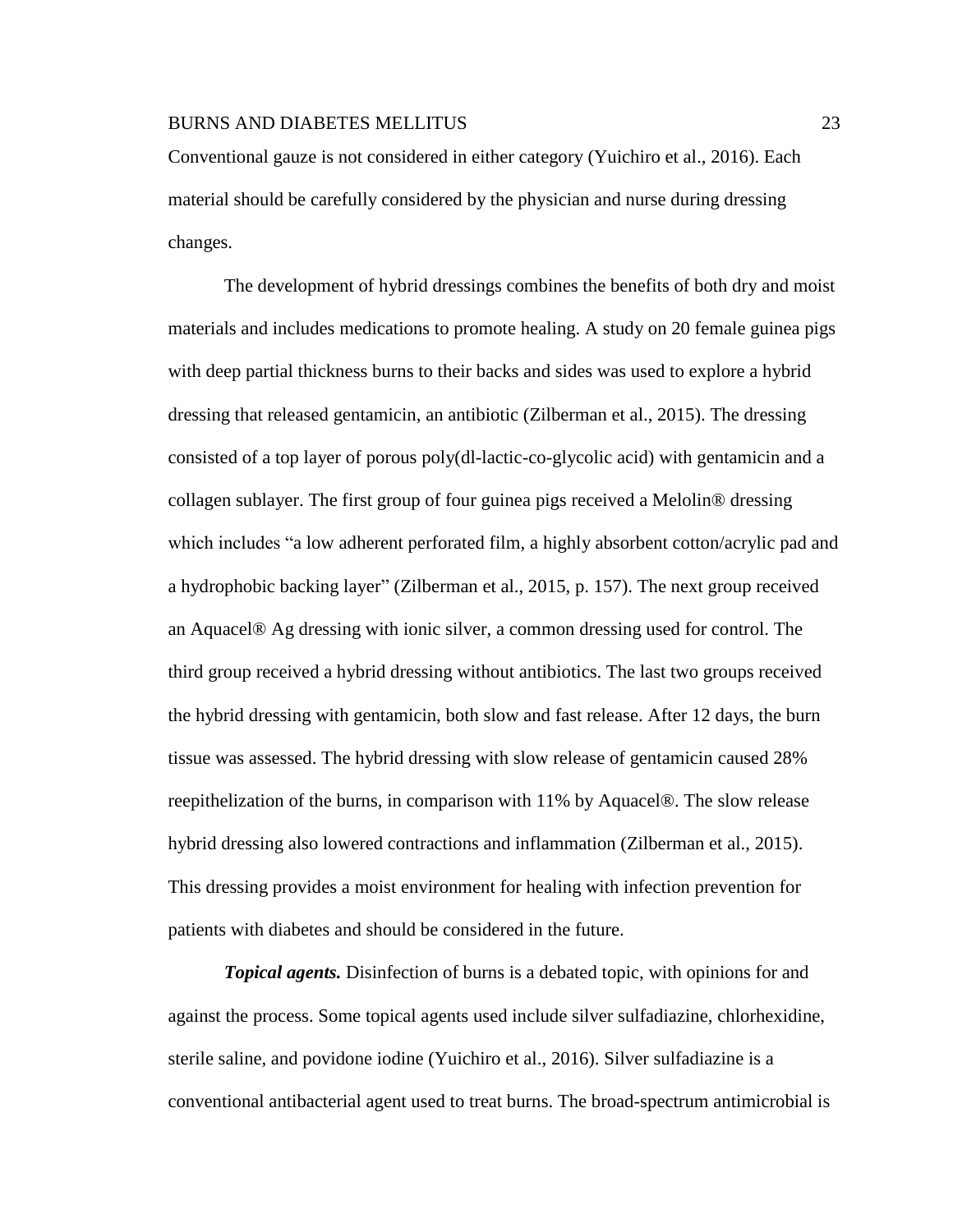effective against both *Staphylococcus aureus* and *Pseudomonas aeruginosa.* Silver itself is used in multiple forms to treat burns and diabetic wounds. The silver is incorporated into newer forms of dressings that perform better than traditional silver sulfadiazine. Agicoat ® is "a woven silver-coated nylon fabrics in which silver is deposited on nylon fibres by autocatalytic electroless deposition techniques" that releases silver over an extended period of time (Abedini et al., 2012, p. 574). The material is then covered by an occlusive dressing, dampened with sterile water, and changed every seven days until reepithelialization is achieved. A study of 69 patients with partial-thickness burns were randomly assigned to be treated with silver sulfadiazine or Agicoat ®. The patients treated with Agicoat ® experienced less dressing changes, less pain, and reduced risk of infection (Abedini et al., 2012). The study did not address full thickness burns or a large sample but the positive response to Agicoat<sup>®</sup> is an encouraging development.

Silver sulfadiazine is often applied as a cream to the wound with sterile gloves or on a dressing. In a study of 12 rats with 4 dorsal full thickness burns each, silver sulfadiazine was added to a blend of polymers nanofiber scaffolds with polyurethane and gelatin. The substances acted as a base for skin regeneration while releasing the antibiotic which reduced infection and accelerated healing better than gauze or nanofiber alone within 3 weeks (Heo et al., 2013). Once again, this was a very small sample size with only full thickness burns and could be explored further. While silver sulfadiazine may still be a standard treatment, other forms of the agent should be considered. Other options include a polyhexanide/betaine gel that provides the same antimicrobial characteristics with better pain control than silver sulfadiazine (Wattanaploy, Chinaroonchai, Namviriyachote, & Muangman, 2017).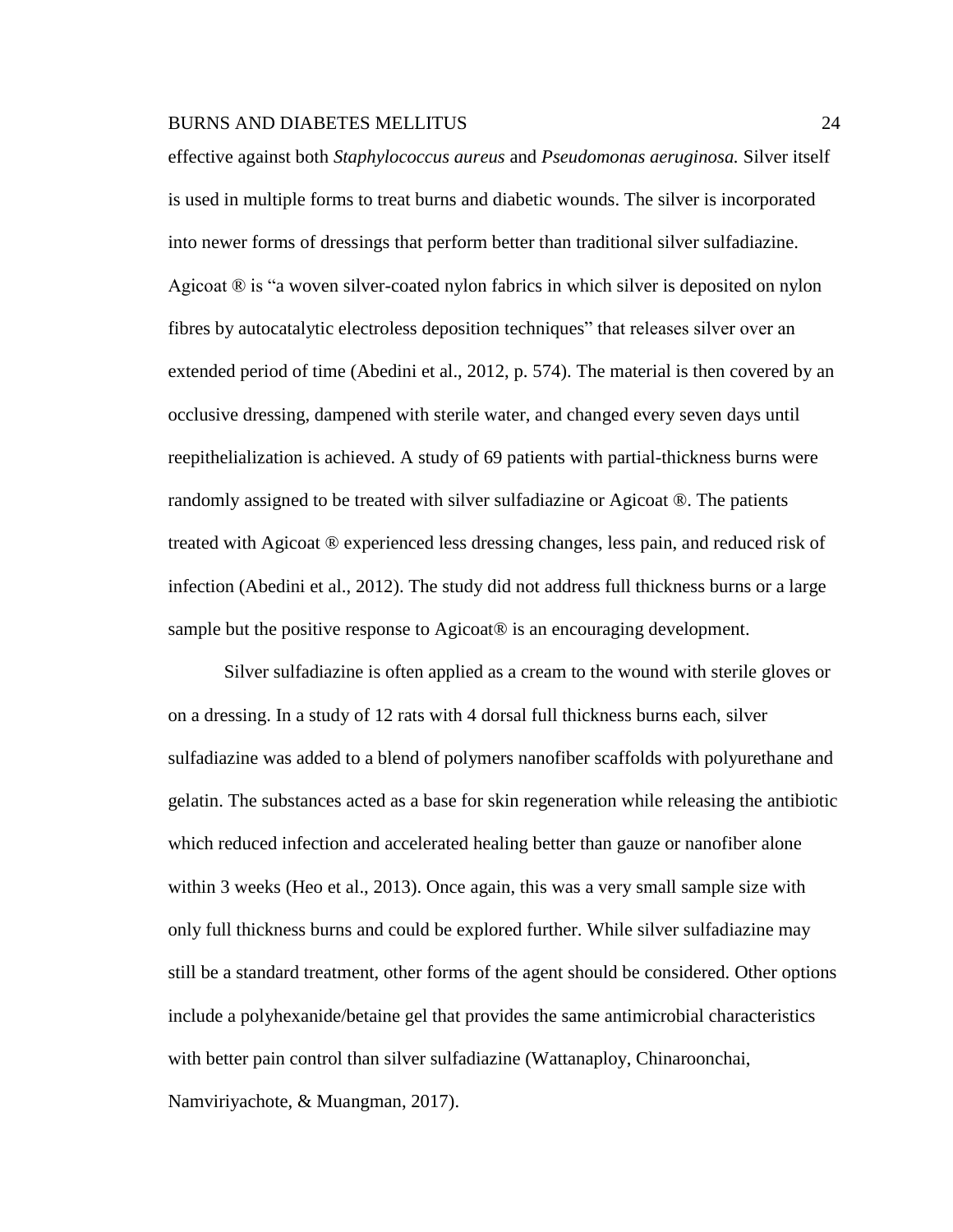Chlorhexidine is also a broad spectrum antibacterial that may be diluted to 0.5% for wound cleansing or 2-4% for surgical skin preparation. An integrated review by the Wound Healing and Management Node Group revealed that chlorhexidine acetate 0.5% is effective against *Acinetobacter baumannii* and methicillin-resistant *Staphylococcus aureus* (MRSA) infected burns (2016). However, chlorhexidine failed to remove bacteria from eschar or prevent muscle invasion by MRSA in four studies on full-thickness burns in rats. Instead, nanocrystalline silver dressings combined with fusidic acid prevented deep muscle invasion by MRSA and removed MRSA from eschar (Wound Healing and Management Node Group, 2016). The further proof of infection prevention with silver products is crucial for burn patients who are immunocompromised due to diabetes mellitus (Holt, 2014).

Povidone iodine is a topical agent conventionally used to disinfect burns. Recently, research revealed that povidone iodine should be carefully reconsidered, especially in diabetic patients. Povidone iodine may actually cause "iodine poisoning" after widespread application on patients with burns and a past history of kidney or thyroid dysfunction (Yuichiro et al., 2016). Diabetic patients are at a higher risk for contrastinduced acute kidney injury (CI-AKI) due to nephropathy. CI-AKI is a 25% or 0.5 mg/dL increase in serum creatinine within three days of iodine administration. The iodine can cause renal ischemia and tubular toxicity. Previously, CI-AKI was associated with intravascular administration of iodine-based contrast medium for diagnostic studies. However, recent reports have noted a population of patients developing CI-AKI through absorption of iodine through mucosa or burned tissue. A review of thirty-three reported cases revealed that a third of those cases were due to the absorption of povidone iodine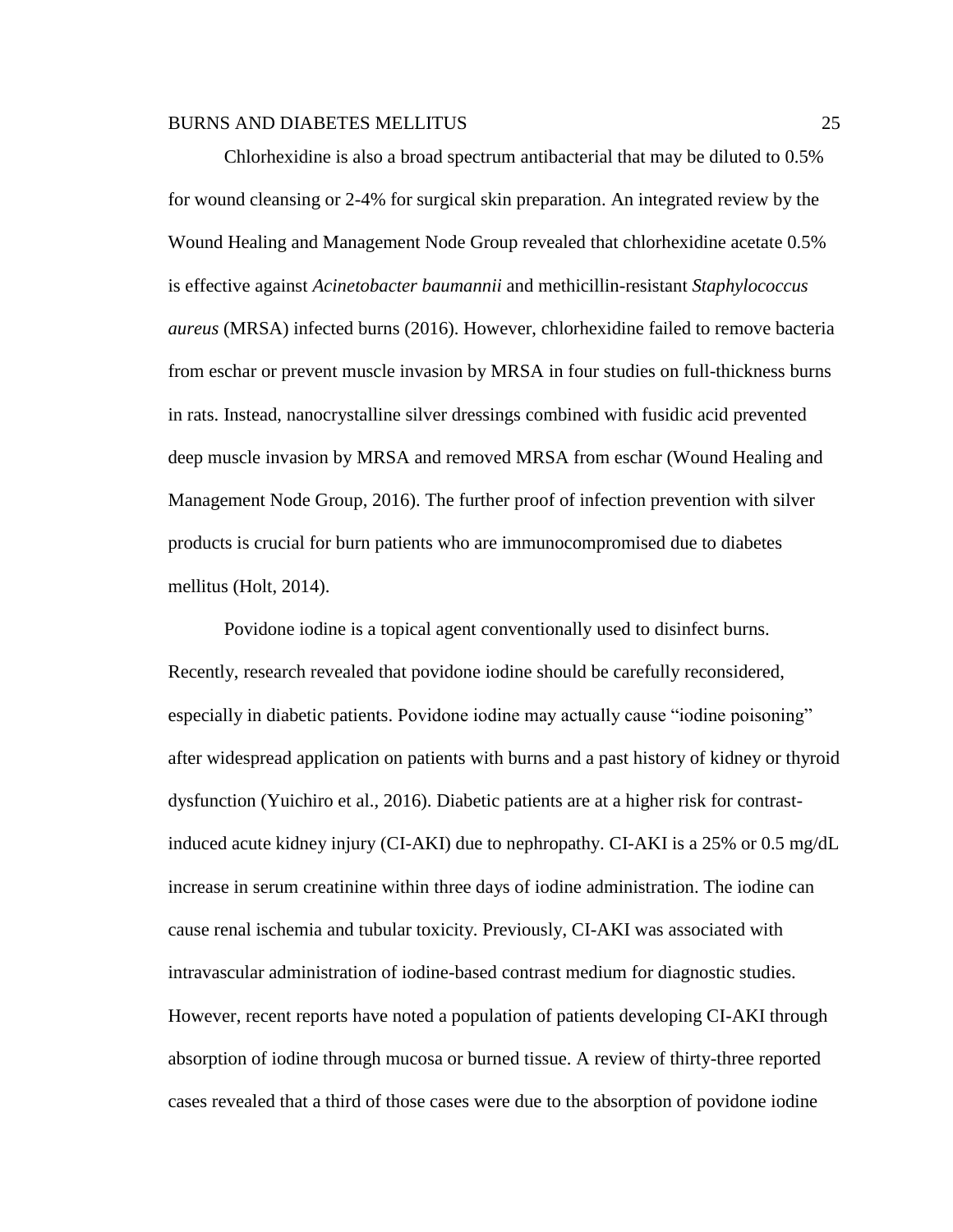after topical treatment of a burn. The chance of developing CI-AKI is proportional to the size of the area of application. When treating patients with burns and diabetes mellitus, the use of povidone iodine should be reconsidered, especially widespread application in the diabetic population (Perrin, Hemett, Menth, & Descombes, 2012).

**Debridement.** Debridement is the removal of necrotic tissue that hinders healing. Debridement can be performed by nurses during dressing changes or by physicians in the operating room, depending on the severity of the necrosis (Knighton, 2014). An escharectomy removes necrotic tissue until viable tissue is found in order to place an autograft (Rosenburg et al., 2014). Some less invasive methods are currently available to reduce the risks of infection associated with surgery and diabetes mellitus.

Debridement may be performed with a hydrocolloid dressing that liquefies necrotic material from burn lesions in diabetic patients. A case report of a 60-year-old man with diabetes and a fully occluded foot ulcer concluded that hydrocolloid dressings can be effective in debridement and maintained healing. Use of the hydrocolloid dressings over 10 weeks completed granulation, epithelization, and eventually a closed wound for 12 months (Cuschieri, Debosz, Miiller, & Celis, 2013).

Another alternative to surgical debridement is a debriding enzyme called NexoBrid <sup>™</sup>. NexoBrid<sup>™</sup> is mixed with a carrier gel and placed on a dressing for four hours. The enzyme, retrieved from pineapple plant stems, reduces the need for surgical debridement or autografting and reduces the risk of elevated compartment pressures (Rosenburg et al., 2014). These noninvasive debridement methods should be considered for diabetic patients.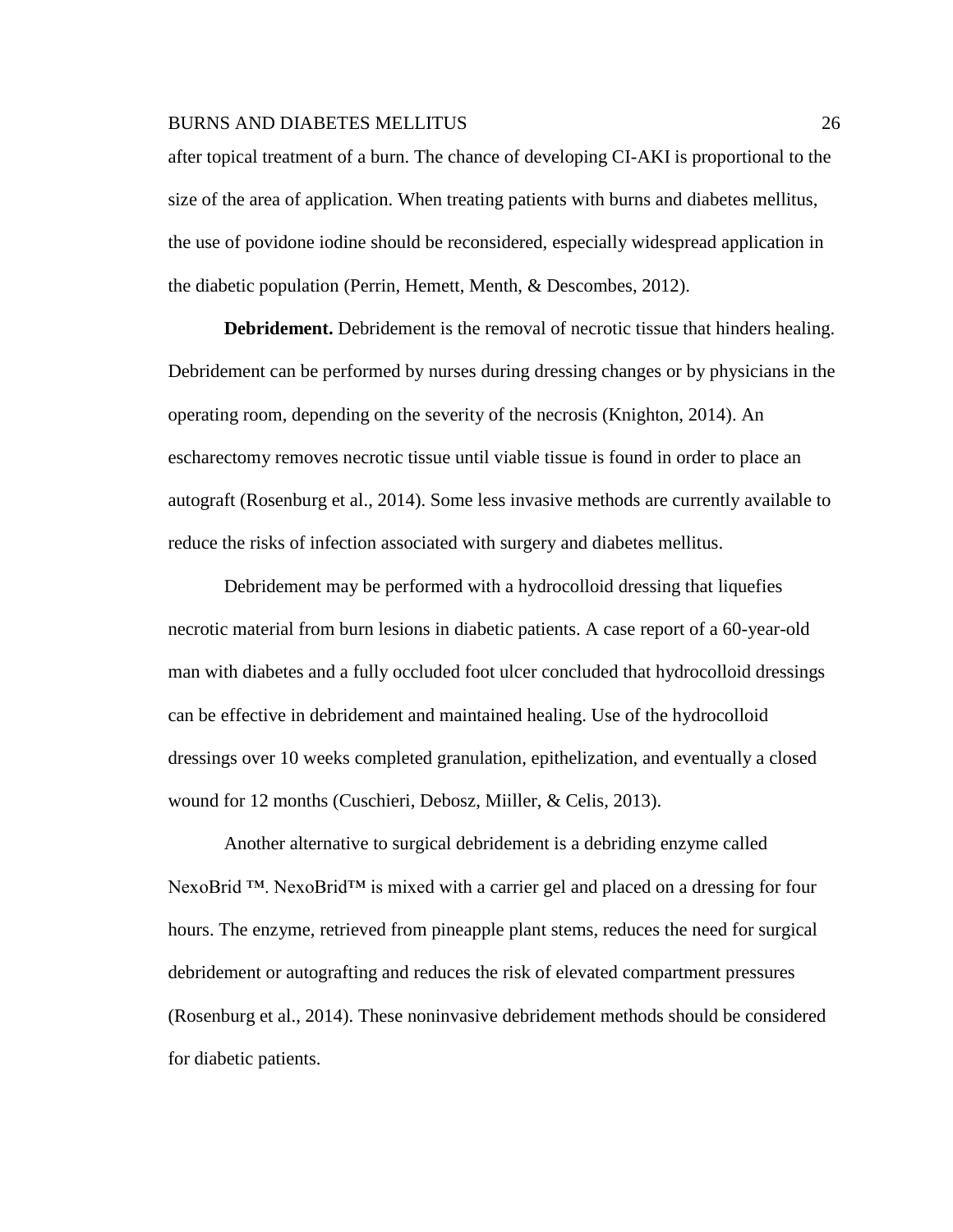Hydrotherapy uses water to cleanse and remove necrotic tissue from a burn. This method is not well researched, especially in relation to diabetes mellitus. Reusing equipment for hydrotherapy increases the risk of spreading MRSA and does not significantly improve the healing of burns (Yuichiro et al., 2016). In addition, when a past history or current development of diabetes mellitus is involved, hydrotherapy could further increase the risk of infection. Ultimately, all treatments that may reduce infection should be considered for diabetic burn patients due to their increased blood glucose levels and compromised immunity that lead to infection (Holt, 2014).

**Medications.** Drug therapy for burn patients includes analgesics, a tetanus immunization or immunoglobulins, antibiotics, and heparin for deep vein thrombosis prophylaxis if allowed (Knighton, 2014). Analgesics should be administered on a fixed schedule and before dressing changes. Proper timing reduces pain and the stress response which further worsens hyperglycemia. Tetanus toxoid (Tt) or human tetanus immunoglobulin (TIG) is recommended to prevent infection with *Clostridium tetani*, especially for those with unknown immunity or ten years since their last vaccination (Yuichiro, 2016). Diabetic patients are considered immunocompromised and are therefore candidates for early antibiotic administration after a burn. Bacterial cultures from the wound should be considered when choosing the antibiotic. Antibiotics reduce mortality and improve skin graft adherence (Yuichiro et al., 2016). All medications should be considered for side effects of hyperglycemia, such as some diuretics and glucocorticoids (Gerard, 2014).

Some patients may also require insulin after experiencing a burn to control diabetes mellitus, to treat endocrine abnormalities, or to maintain blood glucose levels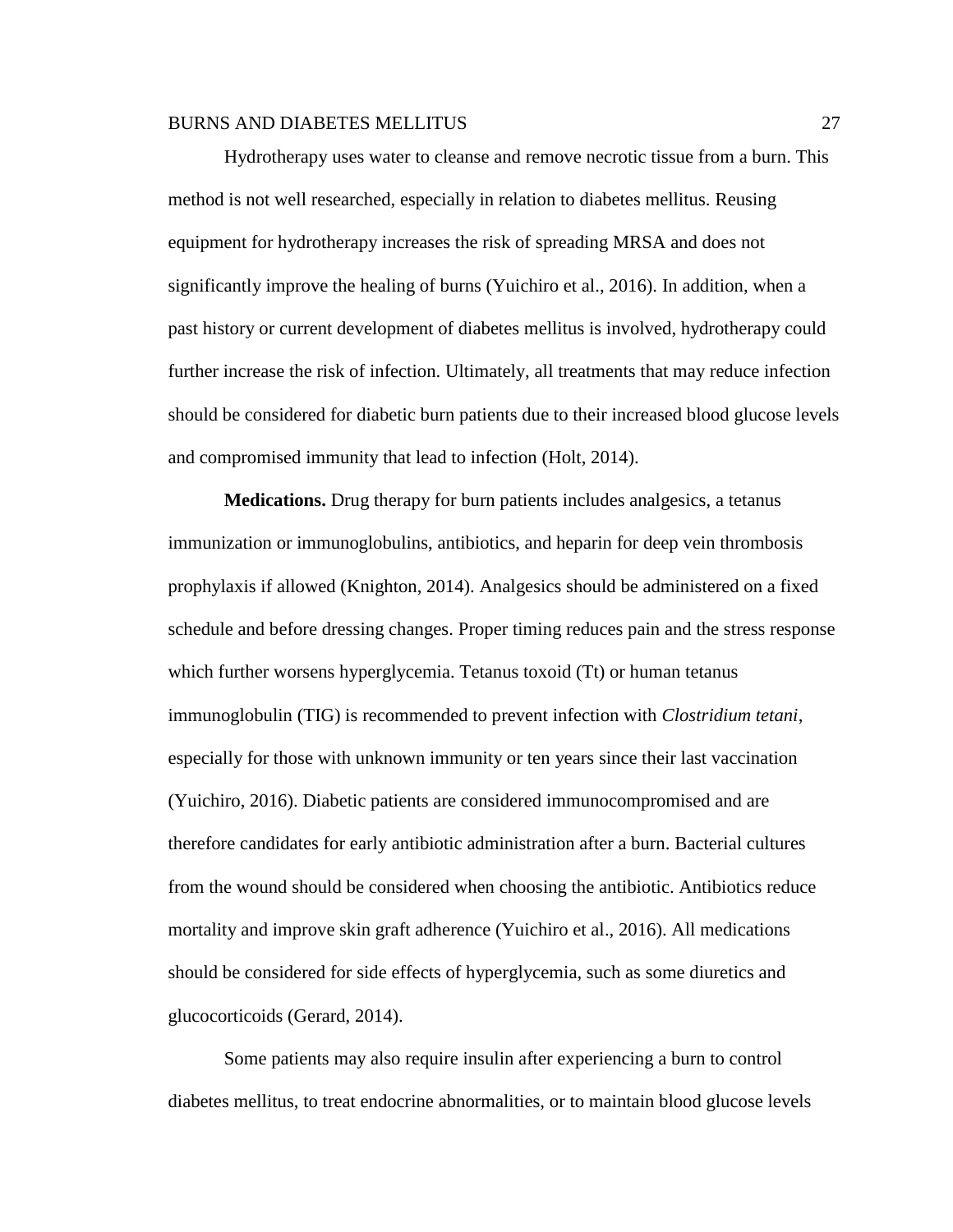during total parenteral nutrition (TPN) administration. Researchers performed a study on the effects of insulin combined with ethyl pyruvate in the treatment of MODS, a possible occurrence after burns. MODS is defined as "the acute, simultaneously or successively progressive dysfunction or disorder of and damage to multisystem organs due to loss of control over systemic inflammatory responses and oxidative stress that are caused by trauma, shock, and severe infection" (Wang et al., 2016, p. 2154). MODS differs from organ failure because organs may still function. Infection post-burn, severe inflammation, oxidative stress, hyperglycemia, and insulin resistance lead to the development of MODS. Ethyl pyruvate is a "simple ester of pyruvic acid" that contains reductive ketones from pyruvate molecules (Wang et al., 2016, p. 2154). The addition of this antiinflammatory and antioxidant agent should be considered to treat burn patients in addition to insulin.

To measure the effects of ethyl pyruvate combined with insulin, 80 rats were anesthetized and given third degree burns, which covered approximately 30% of the TBSA. Endotoxins and saline were injected after the burn. The rats were divided into four groups that received an injection of Ringer's solution intraperitoneally six hours after the burn and then once a day for seven days (Wang et al., 2016). The control group received no other substances. The second group received 0.2 U/mL of insulin at 2.0 U/kg. The third group received ethyl pyruvate at 8.0 mg/mL at 40 mg/kg. The fourth group received both insulin and ethyl pyruvate based on their weight. Blood samples were drawn before the burn and on days 1, 3, 5, and 7. The levels of alanine aminotransferase (ALT), creatine (CRE), creatine kinase (CK), tumor necrosis factor  $\alpha$  (TNF- $\alpha$ ), high-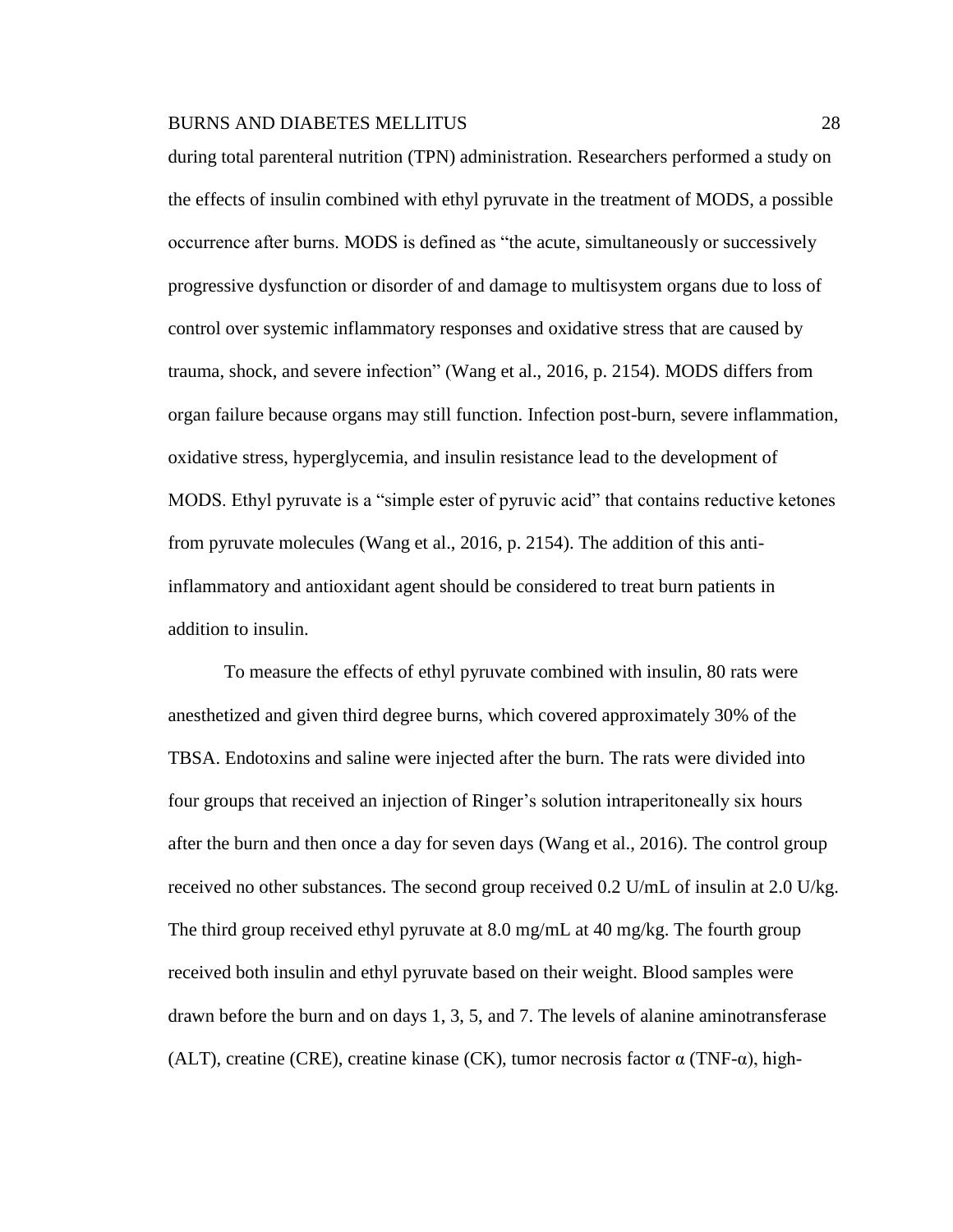mobility group box 1 (HMGB-1), malondialdehyde (MDA), and total antioxidant capacity (TAC) were measured (Wang et al., 2016).

The results displayed better outcomes when insulin was combined with ethyl pyruvate (Wang et al., 2016). The control group experienced increased glucose, ALT, CK, CRE, TNF-α, HMGB-1, MDA and low TAC. The group that received insulin and ethyl pyruvate experienced the lowest levels of glucose, ALT, CK, CRE, TNF- $\alpha$ , HMGB-1, MDA and highest level of MDA. The insulin alone and ethyl pyruvate groups were better than the control group but not as improved as the combination of both substances. Insulin has better anti-inflammatory properties than ethyl pyruvate, as evidenced by lower amounts of  $TNF-\alpha$  and  $HMGB-1$ . This effect of insulin also correlates with the control of glucose levels provided by insulin. Ethyl pyruvate has better antioxidant properties, demonstrated by lower MDA and higher TAC. As a result, the combination of insulin and ethyl pyruvate optimizes potential anti-inflammatory and antioxidants effects, thus reducing MODS in burn patients, controlling blood sugar, and prevent diabetes mellitus (Wang et al., 2016). Therefore, the nurse's goal should be to reduce ALT, CK, CRE, HMGB-1, TNF-α, MDA, and increase TAC and ultimately promote appropriate regulation of glucose. The incorporation of ethyl pyruvate with insulin could be a key treatment for burn patients with diabetes mellitus.

**Nutrition.** Burns cause a hypermetabolic state that may increase the resting metabolism by 50-100% due to the action of catecholamines. Catabolism also occurs with protein breakdown and glucone ogenesis (Knighton, 2014). Nutrition therapy at this stage includes meeting the increased caloric needs of the patient by mouth if possible or through a parenteral feeding. An increase in metabolism requires increased calories to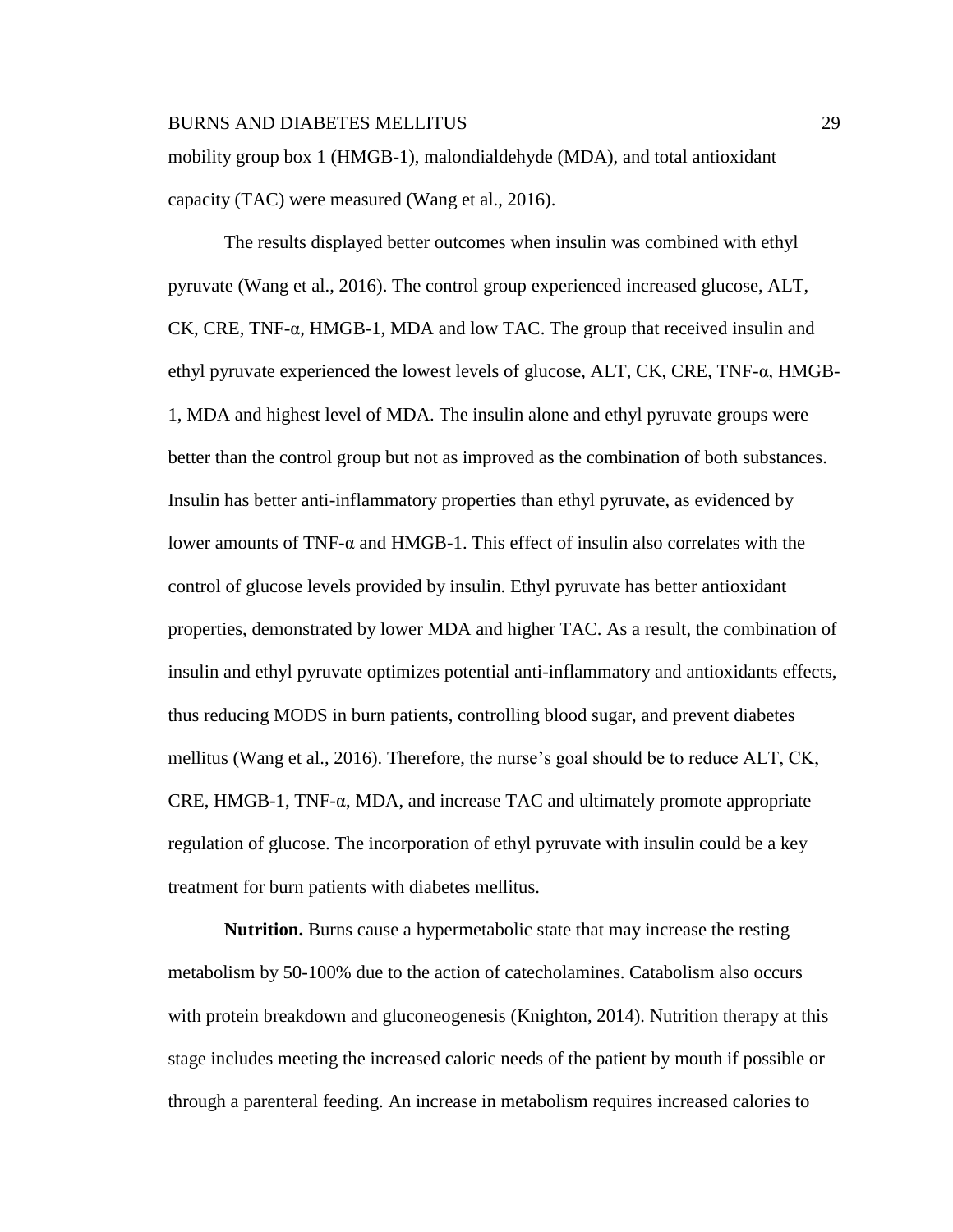heal and function. Depending on the severity and location of the burn, some patients may require TPN. TPN should be begun at 20-40 mL/hour and increased to the goal rate within 24-48 hours (Knighton, 2014). The use of TPN may lead to or worsen carbohydrate metabolism disorders. In a study of 605 patients receiving TPN, 50.9% of patient had a glucose over 180 mg/dL at some point. 71.6% of the patients received insulin. This study used HgbA1c to evaluate blood glucose control and found that close blood glucose and insulin monitoring should be performed in patients receiving TPN due to the higher risk of hyperglycemia (Olveira et al., 2015). Attentive monitoring is even more crucial for burn patients with an exaggerated stress response and endocrine abnormalities.

Another option is enteral nutrition through a feeding tube. In a study of 52 severely burned patients, 28 patients were given enteral nutrition on post-injury day three and 24 patients received enteral nutrition past post-injury day three. Beginning the enteral nutrition early increased the energy intake necessary and improved prealbumin levels (Wu, Liu, Jin, Liu, & Wu, 2018). However, an increase in calories in diabetic patients also increases their blood sugar and requires increased supplemental insulin as well. **Acute**

After the prehospital and emergent phases, the acute phase occurs after diuresis of excess extracellular fluid and ends when the wound is healed or covered by a skin graft (Knighton, 2014). Healing continues as the area sloughs necrotic tissue and fibroblasts set up collagen for granulation tissue. Wound care continues with debridement, cleansing, dressing, and potentially a skin graft. Superficial partial thickness wounds may heal by themselves if infection and dryness are appropriately prevented. Deep partial and full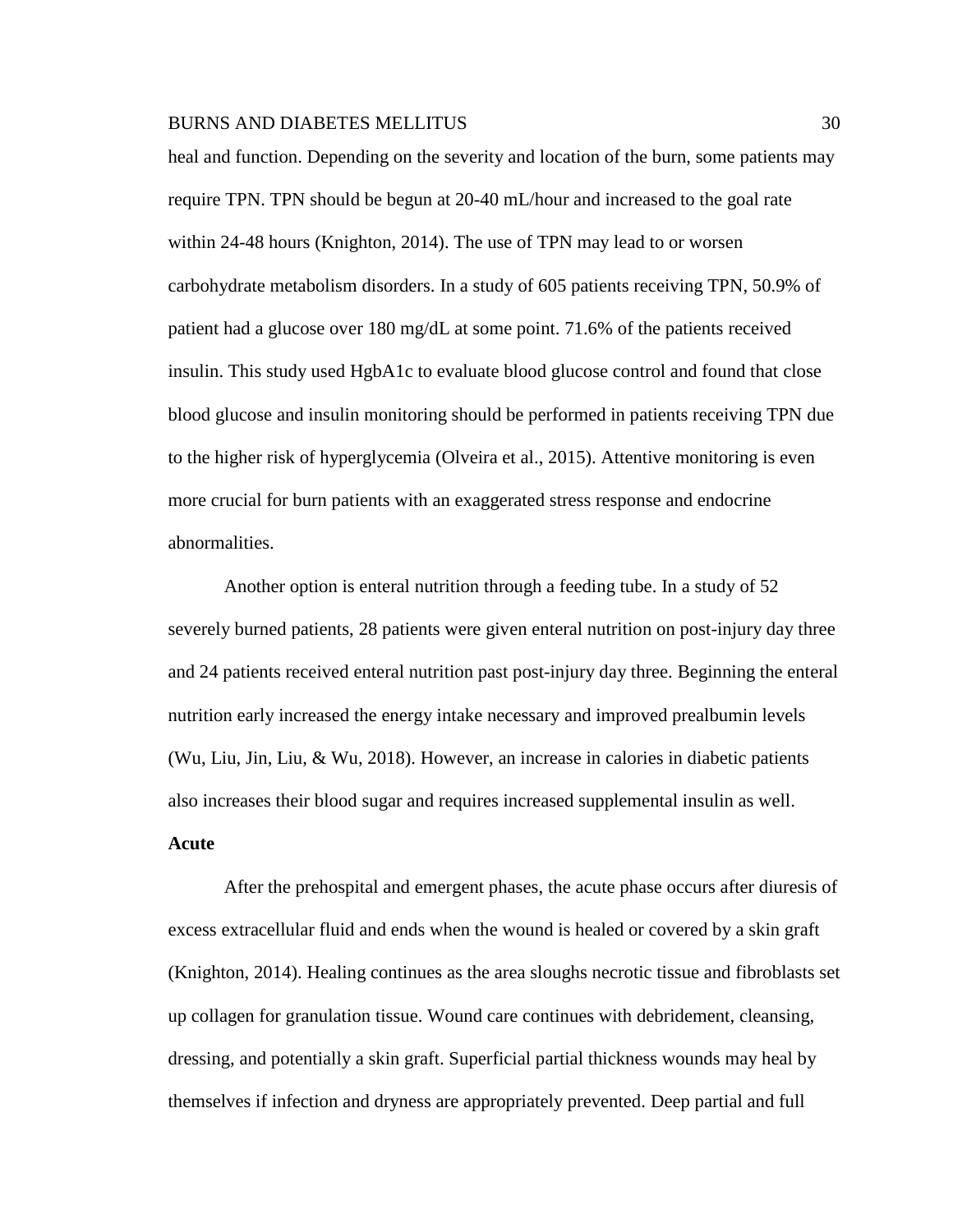thickness burns may need a skin graft due to a lack of viable dermis with reepithelializing cells (Knighton, 2014). Some grafts may come from porcine skin, cadaveric skin, the patient's own skin, collagen, or other dermal matrix. Excision of eschar is performed first. Once clean, viable tissue is maintained, the graft may be placed (Knighton, 2014). Diabetic patients experience longer hospital stays and require more grafts than patients without diabetes mellitus (Lawrence  $\&$  Li, 2015).

# **Rehabilitation**

The rehabilitation phase begins when the burns have healed and the patient can begin some self-care. Prevention of skin and joint contractures by practicing range-ofmotion exercises is key to rehabilitation. In addition, skin care with moisturizers and sun protection is necessary for recovery (Knighton, 2014). Patients and their caregivers need to understand how to perform appropriate, safe wound care at home. In addition, proper pain management, nutrition, and skin care are essential to recovery. Some patients may require more surgeries and occupational and physical therapy to recover and maintain their mobility. Encouragement is crucial at this time because burn patients may experience many psychological, sexual, cultural, or spiritual difficulties as they process their injuries and the implications on their life (Knighton, 2014).

#### **Discussion on Nursing Implications**

**Prevention.** The first step in managing burns is to prevent their occurrence with education and evidence-based practice, especially in the diabetic population. Nurses can promote the use of items that prevent the risk of a burn such as child-resistant lighters, nonflammable clothing, anti-scald devices, fire-safe cigarettes, strict building codes, smoke detectors, and fire sprinklers (Knighton, 2014). For diabetic patients, nurses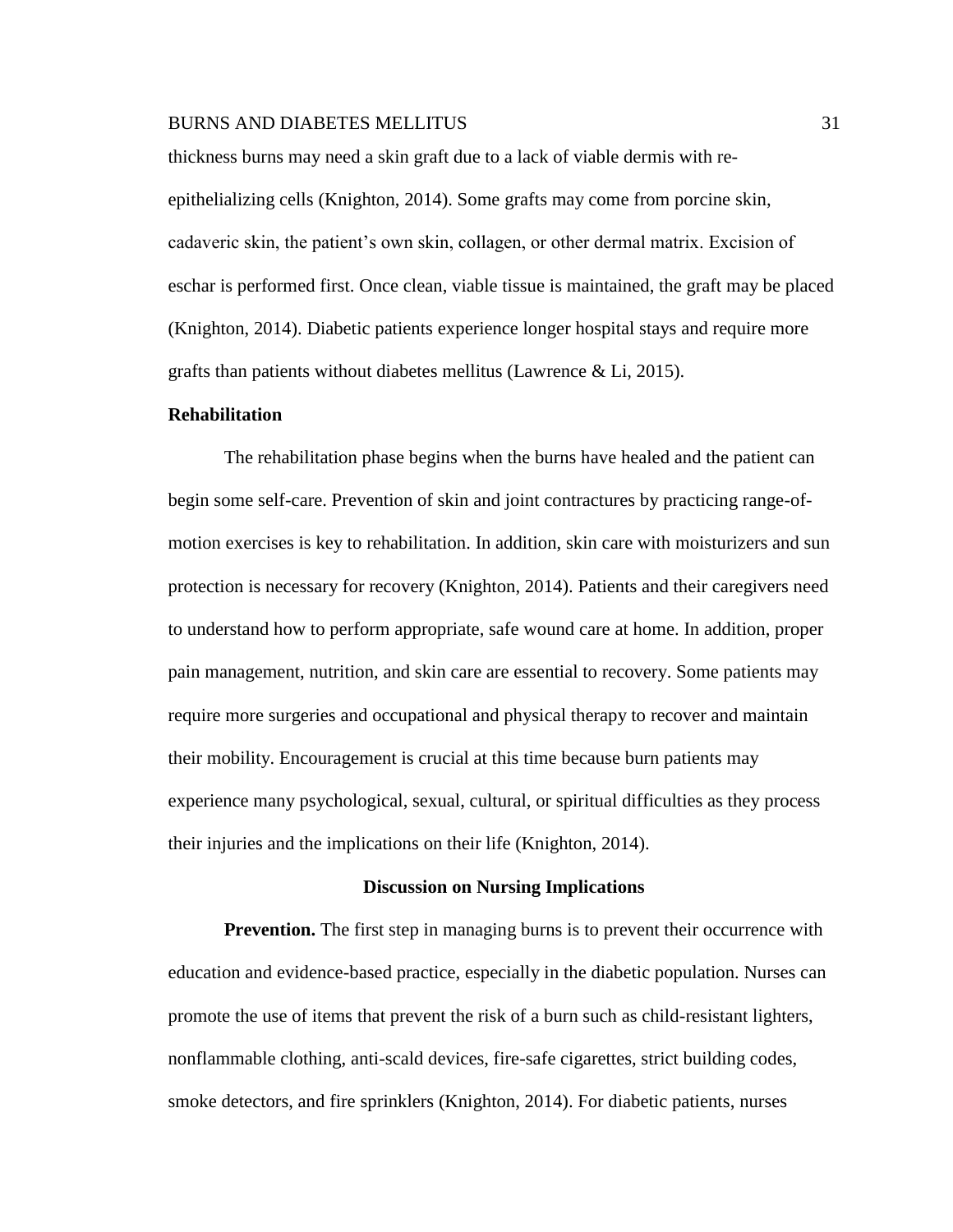should educate on the consequences of neuropathy and subsequent loss of sensations that indicate heat and danger. Meticulous attention to detail around hot water, stoves, irons, and other sources of heat is a high priority for patients struggling with diabetes mellitus. Nurses can personally reduce burns by educating diabetic patients with creative handouts, videos, or practice activities. Education could include testing smoke detectors, using a thermometer to check the temperature of water, or turning handles in on the stove to prevent spilling scalding liquids (Knighton, 2014). Burn prevention is not a topic specific to diabetes mellitus pathophysiology itself, but plays a crucial role to promoting patient health and safety.

**Safety.** After a burn occurs, the nurse's first priority is to maintain safety for himself or herself and the patient at all times (Knighton, 2014). The next priority of care is to stabilize the patient's airway, breathing, and circulation and securing any potential cervical spinal fracture. After the emergent phase, infection prevention, activity maintenance, and adherence to treatments become important priorities in nursing care.

**Evidence-based practice.** The decisions on health care treatments and methods made by both nurses and physicians should be based on recent and credible research that is applicable to the patient's history and presentation (Chan, 2013). As the patient advocate, the nurse should be familiar with standard treatments and systematic application of new research on safer or more effective techniques (Buckwalter et al., 2017). For example, while silver sulfadiazine cream and surgical debridement may be common and conventional treatments, nurses and physicians should be willing to try silver impregnated dressings and noninvasive debridement due to the evidence supporting the efficacy and safety of these methods. In addition, nurses are responsible for close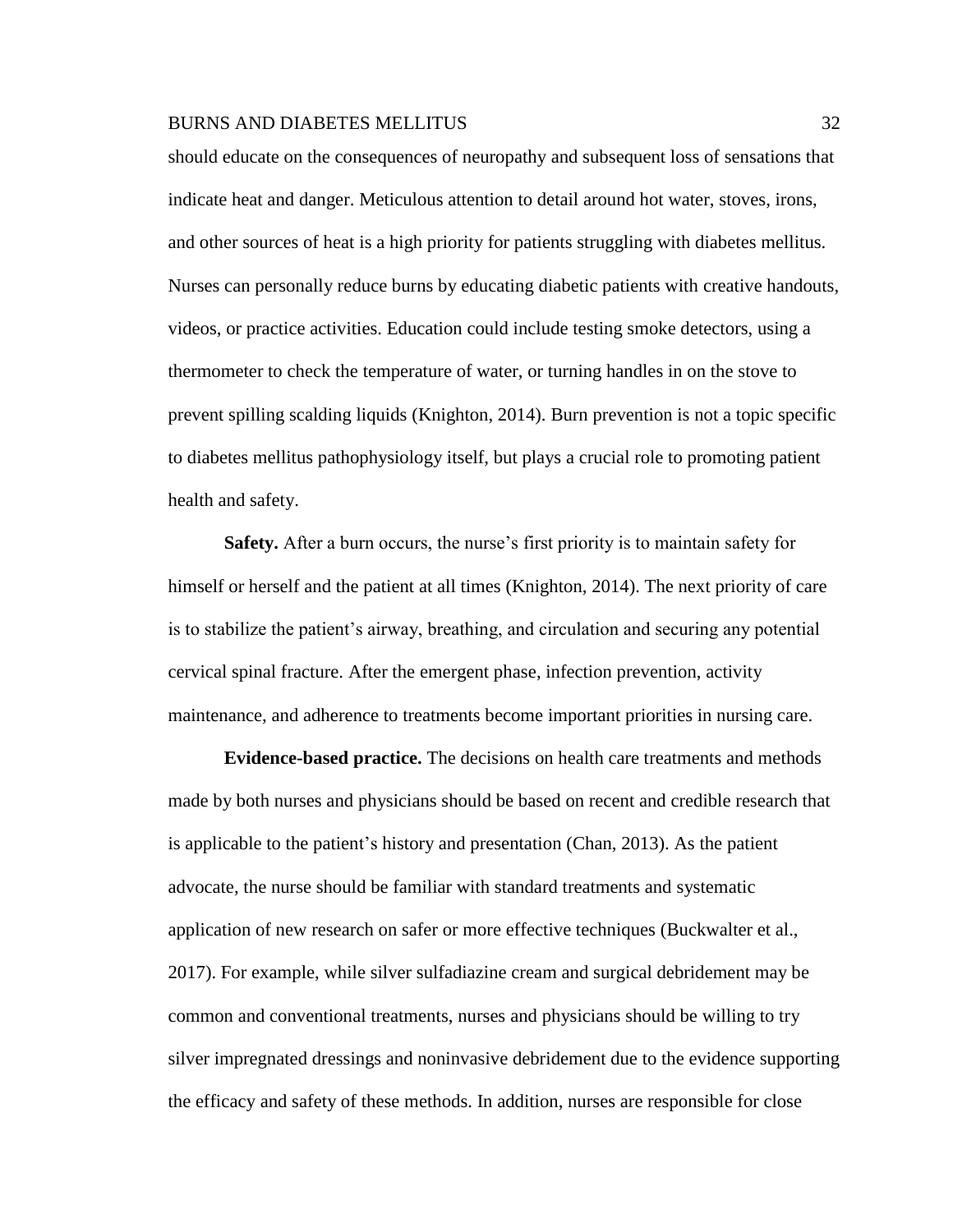assessment of burn patients and any development of endocrine disorders. For patients with preexisting diabetes, nurses should prioritize infection prevention and blood glucose control. Once again, a vast amount of current research on burns is general and not specific to the diabetic population. However, due to the immune and endocrine complications of diabetes mellitus, strict adherence to the most effective methods is crucial for the healing process of diabetic burn victims.

The Iowa Model, a framework for research and implementing evidence-based practice, includes steps to promote the development of health care: identifying a triggering issue, stating a question, forming a team, synthesize the body of evidence, design a practice change, integrate the change, and disseminate results (Buckwalter et al., 2017). Following the Iowa Model, the triggering issue was identified as adult burn patients with diabetes mellitus and the question was to find treatments unique to the pathophysiology of these two disease processes. After reviewing and synthesizing current research on both burn treatments and diabetes, recommendations can be made for nursing staff regarding the care of burn patients with diabetes. Despite the lack of specific research or protocols dedicated to this population, an appropriate approach to airway management, fluid resuscitation, wound care, infection prevention, and blood sugar control can provide better outcomes for these patients.

- 1. Airway Assess the need or future need for intubation. If intubation is necessary for cardiac or respiratory complications, use the Palm Print Index or Mallampati Test to assess for possible difficulty (Gondane et al., 2017).
- 2. Fluid resuscitation Assess vital signs and labs to establish the patient's fluid status. Use the Parkland-Baxter Formula to calculate initial fluid resuscitation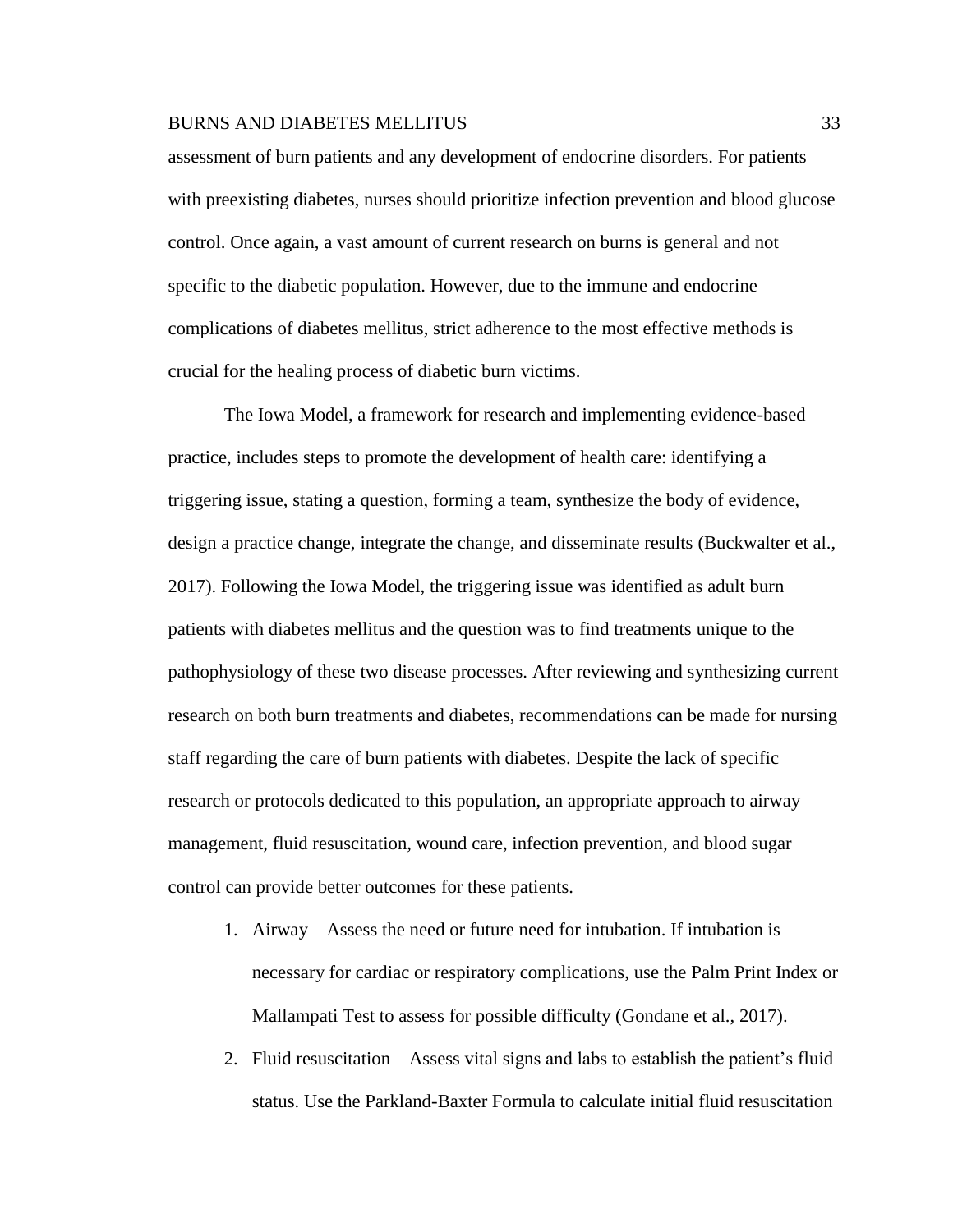with lactated Ringer's solution in the first 24 hours after a burn injury (Knighton, 2014). Consider adding hypertonic saline or albumin after 24 hours (Yuichiro et al., 2016).

- 3. Wound care Perform debridement with hydrocolloid dressings (Cuschieri et al., 2013). NexoBrid™ may also be considered (Rosenburg et al., 2014). Hybrid dressings with slow release of antibiotics should also be considered (Zilberman et al., 2015). Disinfect burns with products containing silver, such as Agicoat ® or nanocrystalline silver dressings with silver products. Avoid the use of povidone iodine (Perrin et al., 2012).
- 4. Infection prevention Perform hand hygiene before, during, and after patient interactions (Knighton, 2014). Begin antibiotics as soon as cultures are drawn (Yuichiro et al., 2016).
- 5. Blood glucose control Assess the ability of the patient to eat and the quality of their nutrition. An increase in metabolism may require TPN or enteral nutrition (Knighton, 2014). If TPN is required, monitor blood glucose closely (Olveira et al., 2015). If enteral nutrition is considered, begin within 3 days of the burn injury to provide maximum nutritional benefits (Wu et al., 2015). Give insulin with ethyl pyruvate to reduce inflammation and promote healing, in addition to treating diabetes mellitus (Wang et al., 2016).

The evidence found throughout this research included a range of levels of evidence, from levels one through five, and included case reports through randomized control trials (Boswell  $&$  Cannon, 2017). This assembly of research may be used to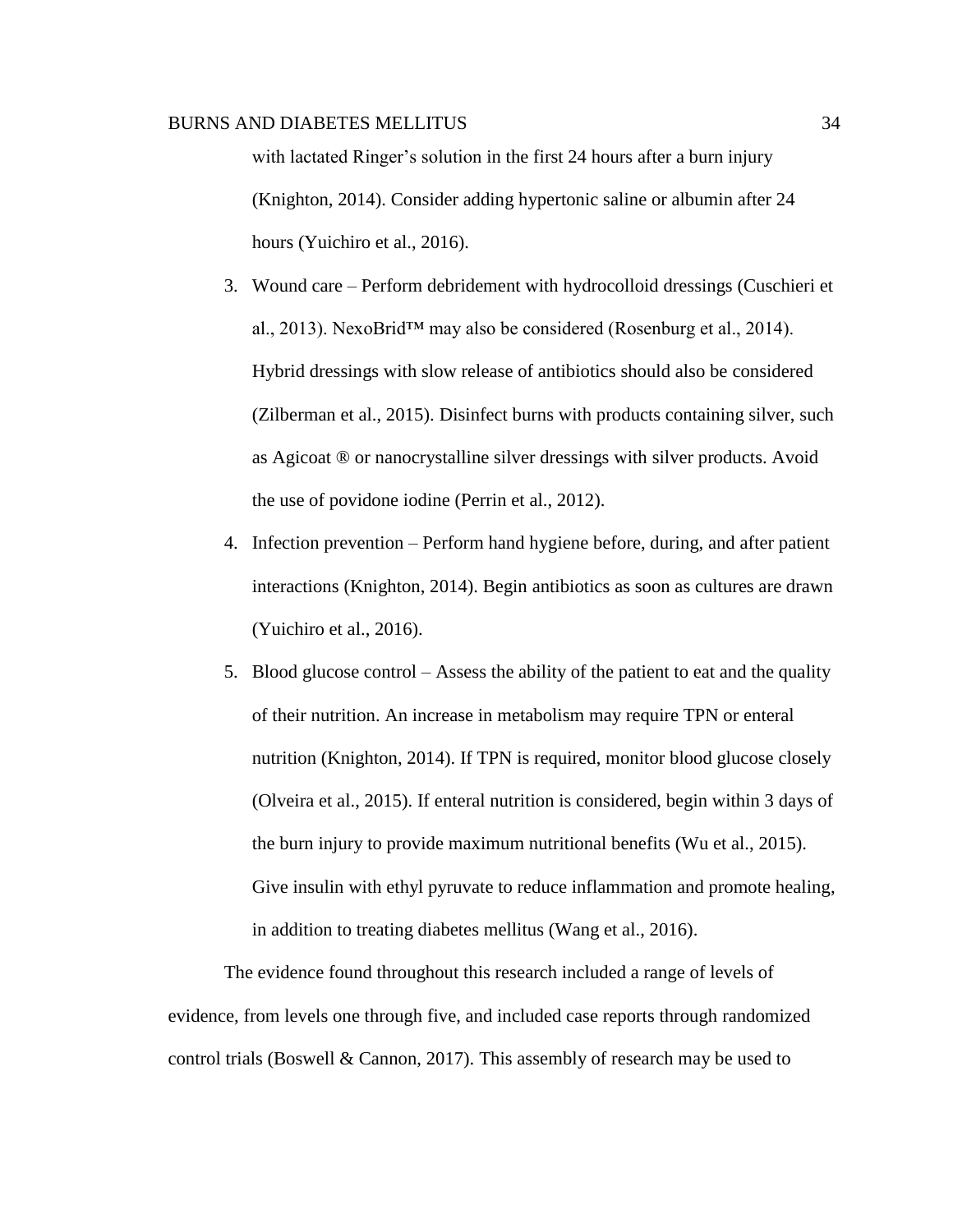conduct further research or design a practice change according to the Iowa Model for evidence-based practice (Buckwalter et al., 2017).

**Psychological factors.** Burn patients also often need increased emotional and psychological support (Knighton, 2014). In addition, a past history of chronic diabetes mellitus increases the patient's risk for depression (Katon et al., 2010). Understanding the impact of diabetes mellitus should also drive nurses to prevent the development of diabetes in burn patients without past endocrine diseases. Nurses have the opportunity to encourage and assist patients through one of the hardest physical struggles they may experience. Unfortunately, the task of assisting patients that are dealing with significant emotional issues can also take a toll on healthcare workers. Working in this area requires immense wisdom and discernment to maintain the patient's life with compassion and love for their circumstances and attitude (Knighton, 2014).

# **Conclusion**

In summary, burns are complex injuries that require a custom plan of care based upon each patient. Patients with diabetes are at an increased risk for burns and complications from burns due to their vascular, neuropathic, and immune abnormalities. As a result, evidence based-practice is crucial when making decisions on the plan of care. Standard treatments for burn patients should be modified specifically for diabetic patients. Treatment should focus on insulin and antibiotic therapy while using topical agents that promote healing and protect the wound. Any risk of infection through moisture or extra glucose administration should be avoided. Patient education should be centered on blood sugar control and infection prevention. These practices are evidence based and should become a minimum standard for diabetic burn patients.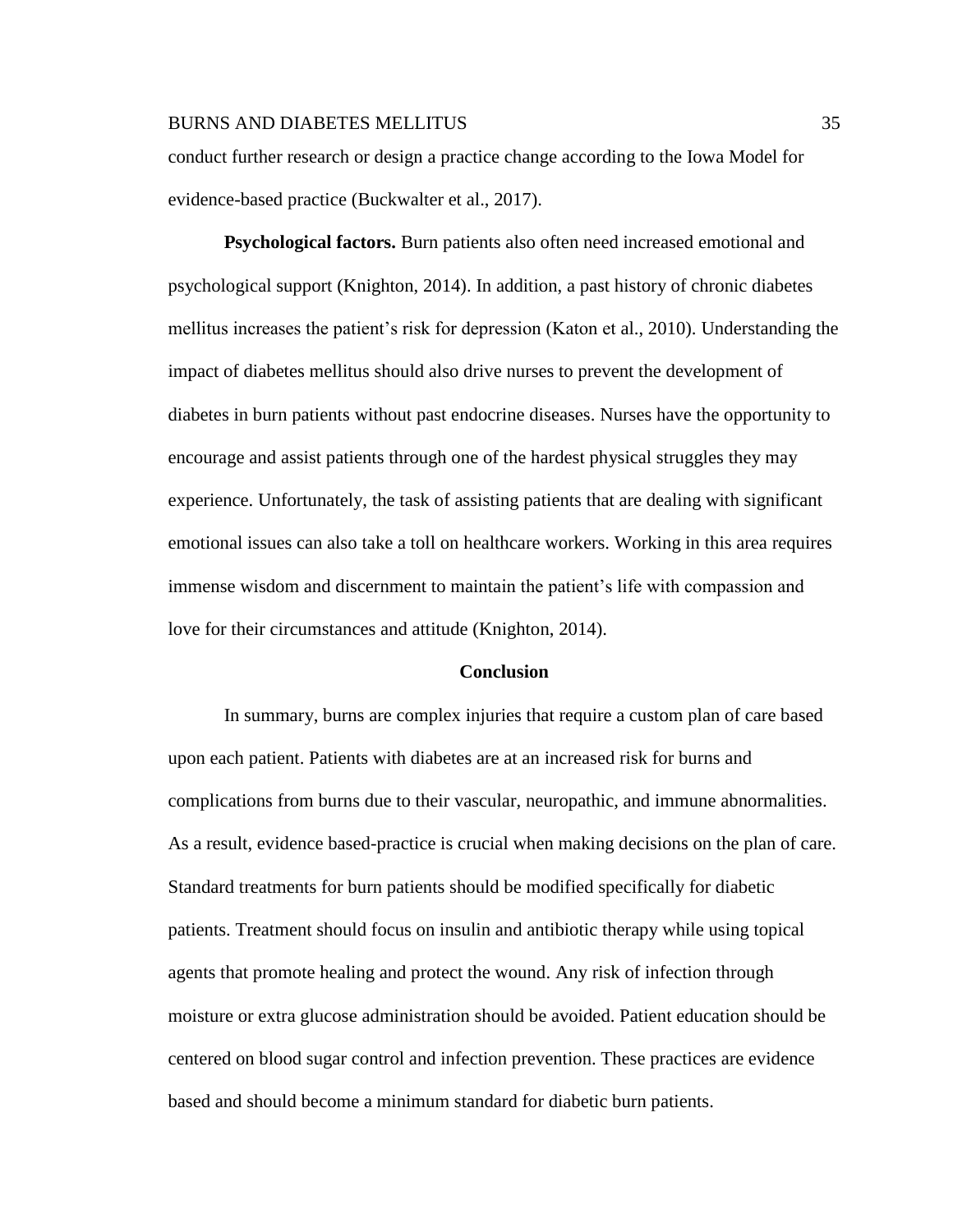# References

- Abedini, F., Ahmadi, A., Yavari, A., Hosseini, V., & Mousavi, S. (2012). Comparison of silver nylon wound dressing and silver sulfadiazine in partial burn wound therapy. *International Wound Journal, 10*(5), 573-578. doi: 10.1111/j.1742- 481X.2012.01024.x
- Adedokun, C.O., McInerney, N.M., Buckley, C.E., & Clover, J. (2016). The Lund and Browder sticker – A simple technique to avoid lost paper work. *Burns, 42*(2), 477-478. https://doi.org/10.1016/j.burns.2015.07.011
- Apak, R., Ozyurek, M., Guclu, K., & Capanoglu, E. (2016). Antioxidant activity/capacity measurement. 1. Classification, physicochemical principles, mechanisms, and electron transfer (ET)-based assays. *Journal of Agricultural and Food Chemistry, 64*(5), 997-1027. doi: 10.1021/acs.jafc.5b04739
- Athina, L. (2015). Peripheral venous pressure to monitor fluid resuscitation in burnsmore confusing than helpful? *Indian Journal of Critical Care Medicine, 19*(4), 197-198. doi: 10.4103/0972-5229.154547
- Attoe, C., & Pounds-Cornish, E. (2015). Psychosocial adjustment following burns: An integrative literature review. *Burns, 41*(7), 1375-1384. https://doi.org/10.1016/j.burns.2015.02.020

Billiodeaux, S.T., Samuelson, C.G., Willett, O., Arulkumar, S., & Thomas, D. (2014). Intraoperative and postoperative blood glucose concentrations in diabetic surgical patients receiving lactated ringer's versus normal saline: A retrospective review of medical records. *The Ochsner Journal, 14*(2), 175-178. Retrieved from https://www.ncbi.nlm.nih.gov/pmc/articles/PMC4052582/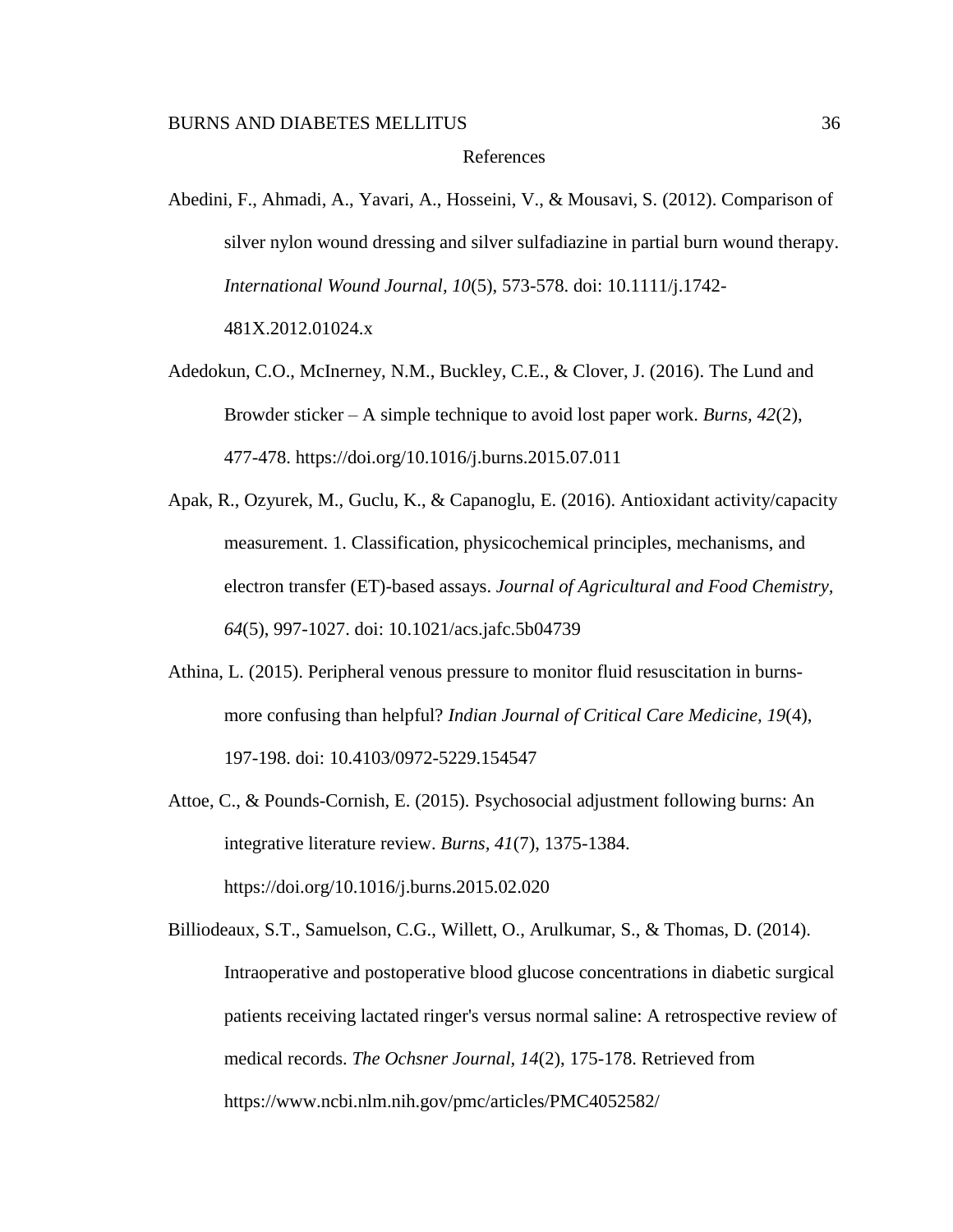Boswell, C., & Cannon, S. (2017). *Introduction to nursing research* (4<sup>th</sup> ed.). Burlington, MA: Jones & Bartlett Learning.

Buckwalter, K.C., Cullen, L., Hanrahan, K., Kleiber, C., McCarthy, A.M., Rakel, B.,… Tucker, S. (2017). Iowa model of evidence‐based practice: Revisions and validation. *Worldviews on Evidence-Based Nursing, 14*(3), 175-182. https://doi.org/10.1111/wvn.12223

Chan, S. (2013). Taking evidence‐based nursing practice to the next level. *International Journal of Nursing Practice, 19*(3), 1-2. https://doi.org/10.1111/ijn.12208

Cuschieri, L., Debosz, J., Miiller, P., & Celis, M. (2013). Autolytic debridement of a large, necrotic, fully occluded foot ulcer using a hydrocolloid dressing in a diabetic patient. *Advances in Skin & Wound Care, 26*(7), 300-304. doi: 10.1097/01.ASW.0000429779.48138.c0

- Din, S., Shah, M., Asadullah, Jamal, H., & Bilal, M. (2015). Rehabilitation and social adjustment of people with burns in society. *Burns, 41*(1), 106-109. https://doi.org/10.1016/j.burns.2014.04.020
- Duke, J., Randall, S., Fear, M., Boyd, J., O'Halloran, E., Rea, S., & Wood, F. (2016). Increased admissions for diabetes mellitus after burn. *Burns, 42*(8), 1734-1739. https://doi.org/10.1016/j.burns.2016.06.005
- Gerard, S. (2014). Diabetes mellitus and the metabolic syndrome. In S.C. Grossman & C.M. Porth (Eds.), *Porth's pathophysiology: Concepts of altered health states* (pp. 1303-1332). Philadelphia, PA: Lippincott Williams & Wilkins.
- Gille, J., Klezcewski, B., Malcharek, M., Raff, T., Mogk, M., Sablotzki, A., & Taha, H. (2014). Safety of resuscitation with Ringer's acetate solution in severe burn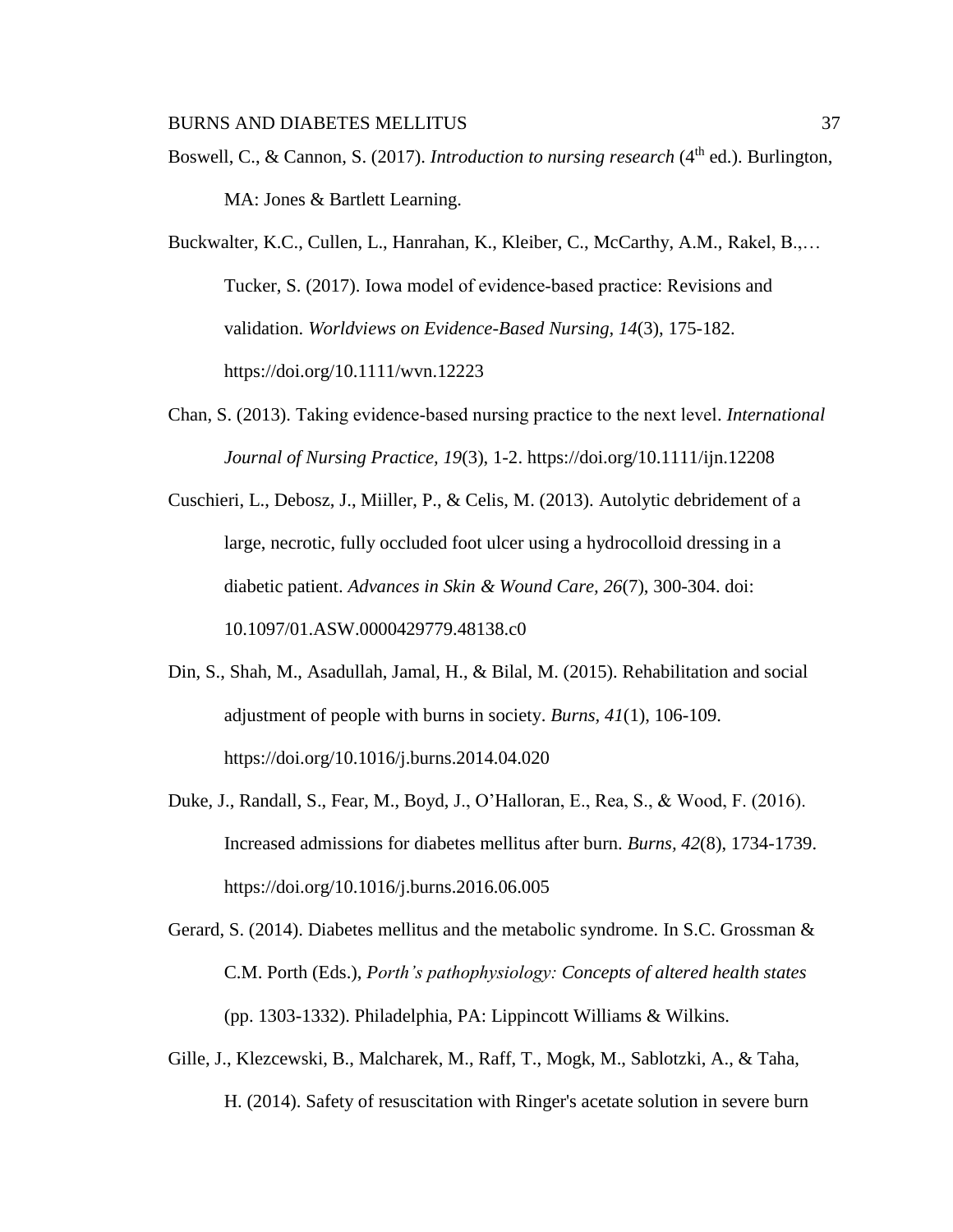(VolTRAB)—An observational trial. *Burns, 40(5),* 871-880. https://doi.org/10.1016/j.burns.2013.11.021

Godwin, Z., Tan, J., Bockhold, J., Ma, J., & Tran, N.K. (2015). Development and evaluation of a novel smart device-based application for burn assessment and management. *Burns, 41(4),* 754-760.

https://doi.org/10.1016/j.burns.2014.10.006

- Gondane, S.R., Kudalkar, A., Padmanabha, D.V., & Raut, S.D. (2017). Evaluation of airway and predicting difficult endotracheal intubation in diabetic patients- A comparison with nondiabetic patients. *Journal of Evidence Based Medicine and Healthcare, 4(9),* 523-527. doi: 10.18410/jebmh/2017/99
- Grossman, S. (2014a). Structure and function of the skin. In S.C. Grossman & C.M. Porth (Eds.), *Porth's pathophysiology: Concepts of altered health states* (pp. 1526-1540). Philadelphia, PA: Lippincott Williams & Wilkins.
- Grossman, S. (2014b). Acute renal injury and chronic kidney disease. In S.C. Grossman & C.M. Porth (Eds.), *Porth's pathophysiology: Concepts of altered health states*  (pp. 1112-1131). Philadelphia, PA: Lippincott Williams & Wilkins.
- Habib, M.E., Saadah, L.M., Al-Samerrae, M., Shoeib, F.E., Mamoun, M., Latif, G.A. & Habib, D.M. (2017). Does ringer lactate used in parkland formula for burn resuscitation adequately restore body electrolytes and proteins? *Modern Plastic Surgery, 7(1),* 1-12. https://doi.org/10.4236/mps.2017.71001
- Heo, D., Yang, D., Lee, J., Bae, M., Kim, J., Moon, S.,…Kwon, I. (2013). Burn-wound healing effect of Gelatin/Polyurethane nanofiber scaffold containing silver-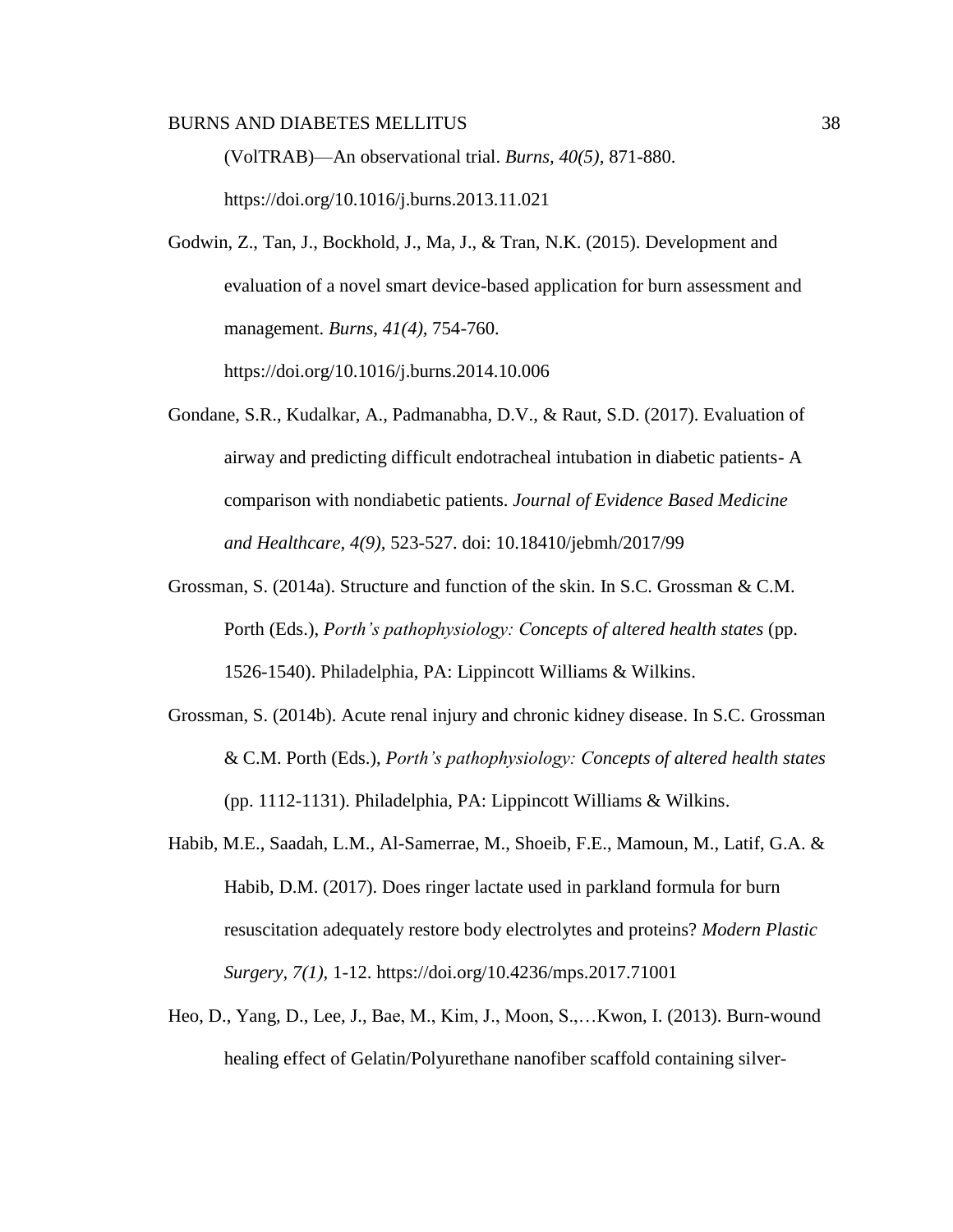sulfadiazine. *Journal of Biomedical Nanotechnology*, 9(3), 511-515. doi:10.1166/jbn.2013.1509

Holt, P. (2014). Diabetes complications and control. *Gastrointestinal Nursing,* 12(1), 13- 14. doi: 10.12968/gasn.2014.12.1.13

Katon, W. J., Lin, E.H.B., Von Korff, M., Ciechanowski, P., Ludman, E. J., Young, B.,…McCulloch, D. (2010). Collaborative care for patients with depression and chronic illnesses. *The New England Journal of Medicine, 363*(27), 2611-2620. http://dx.doi.org/10.1056/NEJMoa1003955

- Knighton, J. (2014). Burns. In S.L. Lewis, S.R. Dirksen, M.M. Heitkemper, L. Bucher, & M.M. Harding (Eds.), *Medical-surgical nursing* (pp. 450-472). St. Louis, MO: Elsevier Mosby.
- Lawrence, E., & Li, F. (2015). Foot burns and diabetes: A retrospective study. *Burns & Trauma, 3*(24), 1-4. doi: 10.1186/s41038-015-0024-6
- Lazear, J. (2014). Diabetes mellitus. In S.L. Lewis, S.R. Dirksen, M.M. Heitkemper, L. Bucher, & M.M. Harding (Eds.), *Medical-surgical nursing* (pp. 1153-1188). St. Louis, MO: Elsevier Mosby.
- Lewis, S.L. (2014). Inflammation and wound healing. In S.L. Lewis, S.R. Dirksen, M.M. Heitkemper, L. Bucher, & M.M. Harding (Eds.), *Medical-surgical nursing* (pp. 172-189). St. Louis, MO: Elsevier Mosby.
- Mayo Clinic Staff. (2018). Hemoglobin A1c, blood. *Mayo Medical Laboratories.*  Retrieved from https://www.mayomedicallaboratories.com/testcatalog/Clinical+and+Interpretive/82080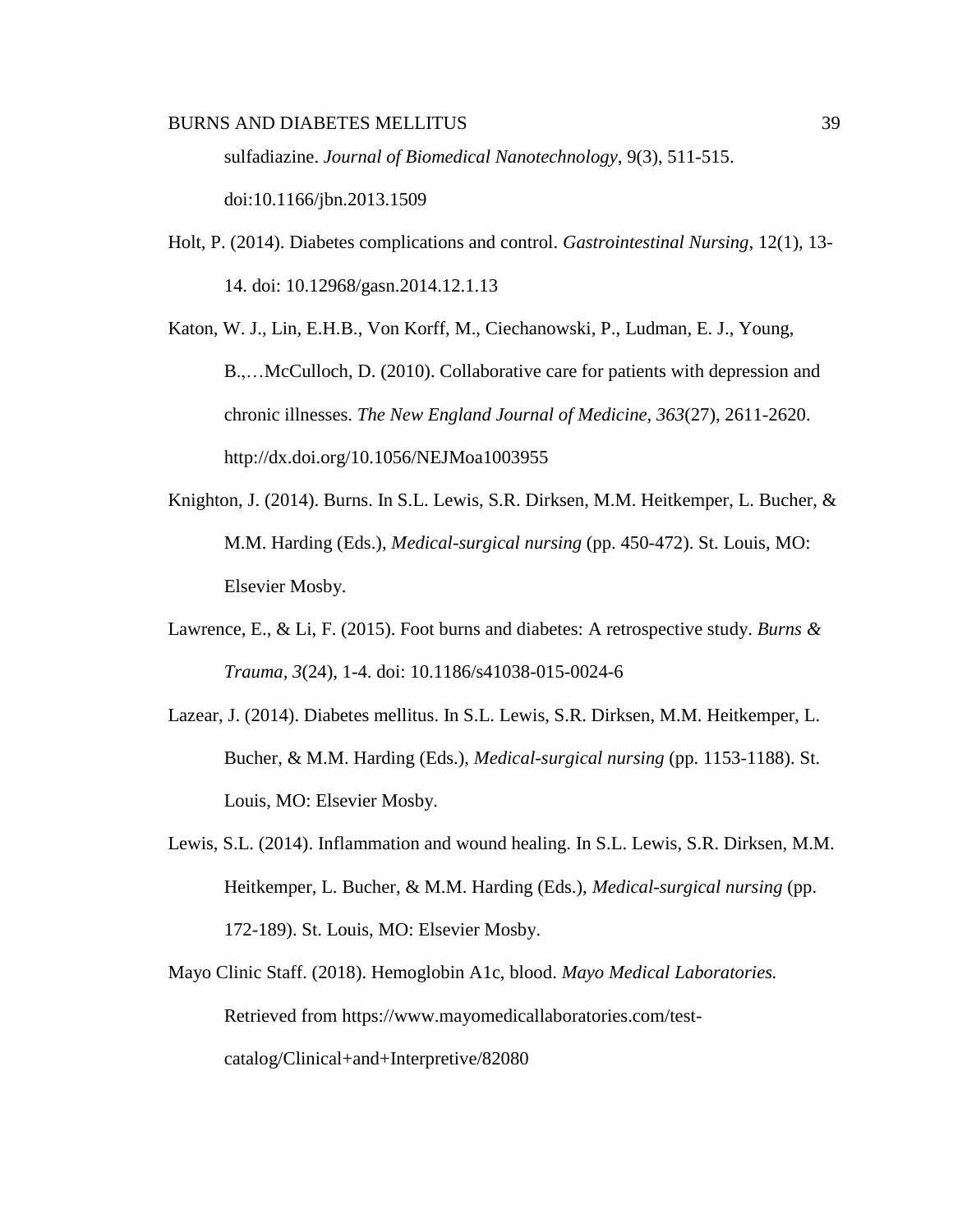Mecott, G.A., Al-Mousawi, A.M., Gauglitz, G.G., Herndon, D.N., & Jeschke, M.G. (2010). The role of hyperglycemia in burned patients: Evidence-based studies. *Shock, 33*(1), 5-13. doi: 10.1097/SHK.0b013e3181af0494

Olveira, G., Tapia, M. J., Ocón, J., Cabrejas-Gómez, C., Ballesteros-Pomar, M., Vidal-Casariego, A.,…Tous, M.C. (2015). Prevalence of diabetes, prediabetes, and stress hyperglycemia: insulin therapy and metabolic control in patients on total parenteral nutrition (prospective multicenter study). *Endocrine Practice, 21*(1), 59-67. doi: 10.4158/EP13441.OR.

- Perrin, T., Hemett, O., Menth, M., & Descombes, E. (2012). Contrast-induced acute kidney injury following iodine opacification other than by intravascular injection. *Clinical Kidney Journal, 5*(5), 456-458. doi: 10.1093/ckj/sfs102
- Reddy, S., Weinberg, L., & Young, P. (2016). Crystalloid fluid therapy. *Critical Care, 20*(59), 1-9. doi: 10.1186/s13054-016-1217-5
- Rosenberg, L., Krieger, Y., Bogdanov-Berezovski, A., Silberstein, E., Shoham, Y., & Singer, A.J. (2014). A novel rapid and selective enzymatic debridement agent for burn wound management: A multi-center RCT. *Burns, 40*(3), 466-474. https://doi.org/10.1016/j.burns.2013.08.013

Silveira, P.C.L., Venancio, M., Souza, P.S., Victor, E.G., Notoya, F.S., Paganini, C.S.,…Paula, M.M.S. (2014). Iontophoresis with gold nanoparticles improves mitochondrial activity and oxidative stress markers of burn wounds. *Materials Science and Engineering: C, 44*, 380-385.

https://doi.org/10.1016/j.msec.2014.08.045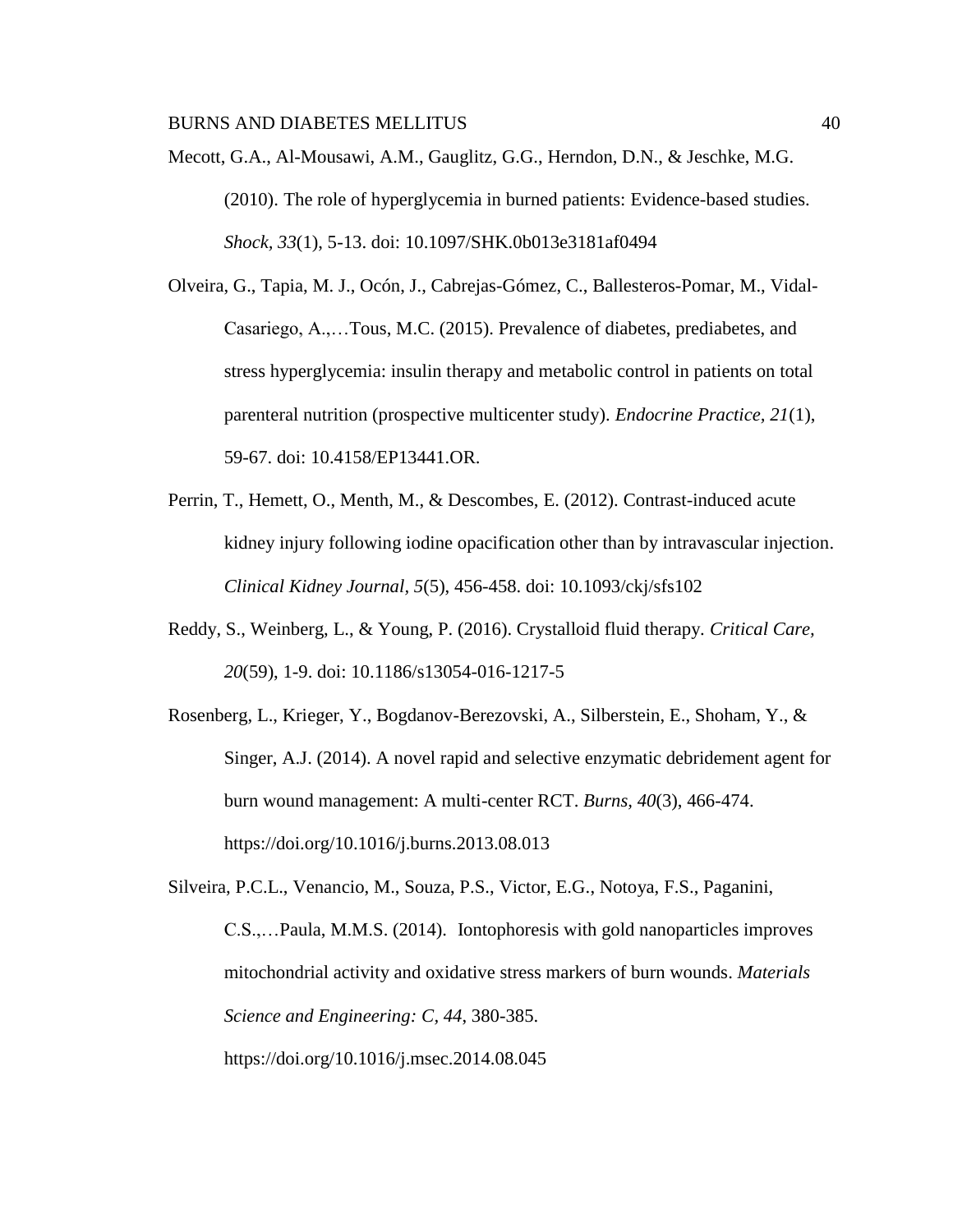Smith, J.S. (2013). Compartment syndrome. *Journal of the American Academy of Physician Assistants, 26*(9), 48-49. doi: 10.1097/01.JAA.0000433875.01530.06

- Sun, Y., Han, L., Gao, Z., Wu, X., Zhou, M., Wang, F.,…Chen, X. (2017). 200 mM hypertonic saline resuscitation attenuates intestinal injury and inhibits p38 signaling in rats after severe burn trauma. *Burns, 43*(8), 1693-1701. doi: 10.1016/j.burns.2017.04.013
- Sun, Y., Wu, Y., Gao, Z., Wang, F., Liu, S., & Chen, X. (2013). Effect of 200 mEq/L Na+ hypertonic saline resuscitation on systemic inflammatory response and oxidative stress in severely burned rats. *Journal of Surgical Research, 185*(2), 477-484. https://doi.org/10.1016/j.jss.2013.06.039
- Wang, Z., Chen, R., Zhu, Z., Zhang, X., & Wang, S. (2016). Effects of insulin combined with ethyl pyruvate on inflammatory response and oxidative stress in multipleorgan dysfunction syndrome rats with severe burns. *The American Journal of Emergency Medicine, 34*(11), 2154-2158. doi: 10.1016/j.ajem.2016.08.014
- Wattanaploy, S., Chinaroonchai, K., Namviriyachote, N., & Muangman, P. (2017). Randomized controlled trial of polyhexanide/betaine gel versus silver sulfadiazine for partial-thickness burn treatment. *Sage Journals, 16*(1), 45-50. doi: 10.1177/1534734617690949
- Wound Healing and Management Node Group. (2016). Evidence Summary: Wound management - Chlorhexidine. *Wound Practice & Research, 25*(1), 49-51. Retrieved from http://www.woundsaustralia.com.au/journal/2501\_07.pdf